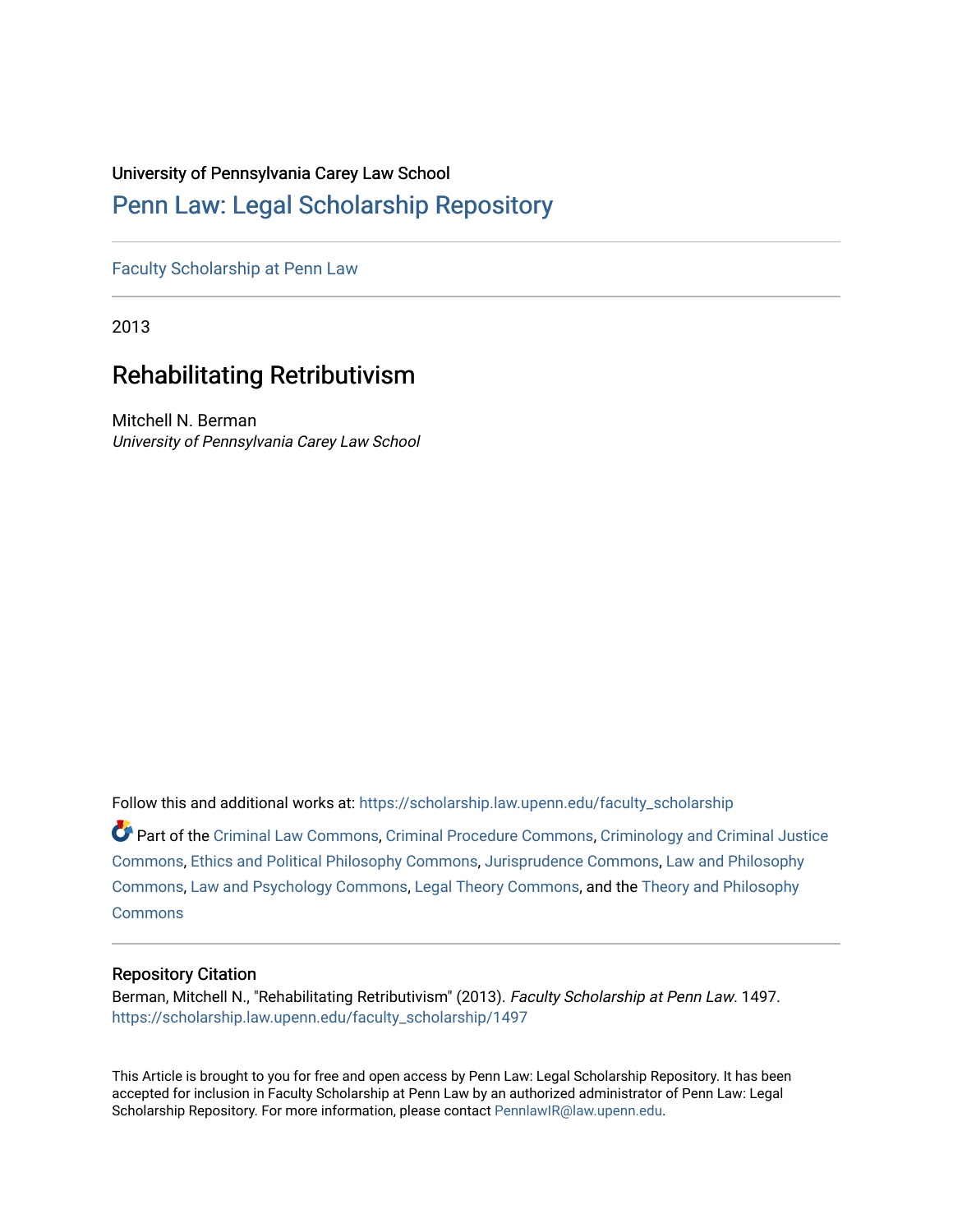#### MITCHELL N. BERMAN

# REHABILITATING RETRIBUTIVISM

(Accepted 10 August 2012)

ABSTRACT. This review essay of Victor Tadros's new book, ''The Ends of Harm: The Moral Foundations of Criminal Law,'' responds to Tadros's energetic and sophisticated attacks on retributivist justifications for criminal punishment. I argue, in a nutshell, that those attacks fail. In defending retributivism, however, I also sketch original views on two questions that retributivism must address but that many or most retributivists have skated past. First, what do wrongdoers deserve – to suffer? to be punished? something else? Second, what does it mean for them to deserve it? That is, what is the normative force or significance of valid desert claims, either with respect to retributivist desert in particular or with respect to all forms of desert? Because the answers that this essay offers are preliminary, the essay also serves as a partial blueprint for further work by criminal law theorists with retributivist sympathies.

#### I. INTRODUCTION

Victor Tadros's elegant and erudite new book, The Ends of Harm: The Moral Foundations of Criminal Law,<sup>1</sup> is an original and important contribution to the philosophy of criminal law. I find much about Tadros's novel anti-retributivist non-consequentialist justification for punishment congenial. Yet that's easy for me. I'm a pluralist about punishment: I believe that punishment can be justified in principle on the strength of many disparate rationales. But Tadros? Not so much. In particular, he devotes considerable space and effort

<sup>\*</sup> Richard Dale Endowed Chair in Law, Professor of Philosophy, The University of Texas at Austin. For very helpful reactions to an earlier draft, I am grateful to audiences at the live book symposium sponsored by the Rutgers Institute of Law and Philosophy and at the Hebrew University Law and Philosophy Workshop. I also thank: David Enoch, Alex Guerrero, and Matt Lister for penetrating written comments; Kim Ferzan for inviting me to contribute to this symposium; Victor Tadros for stimulating conversations regarding his project and my response; and Danielle Wolfson for excellent research assistance.

<sup>&</sup>lt;sup>1</sup> VICTOR TADROS, THE ENDS OF HARM: THE MORAL FOUNDATIONS OF CRIMINAL LAW (2011).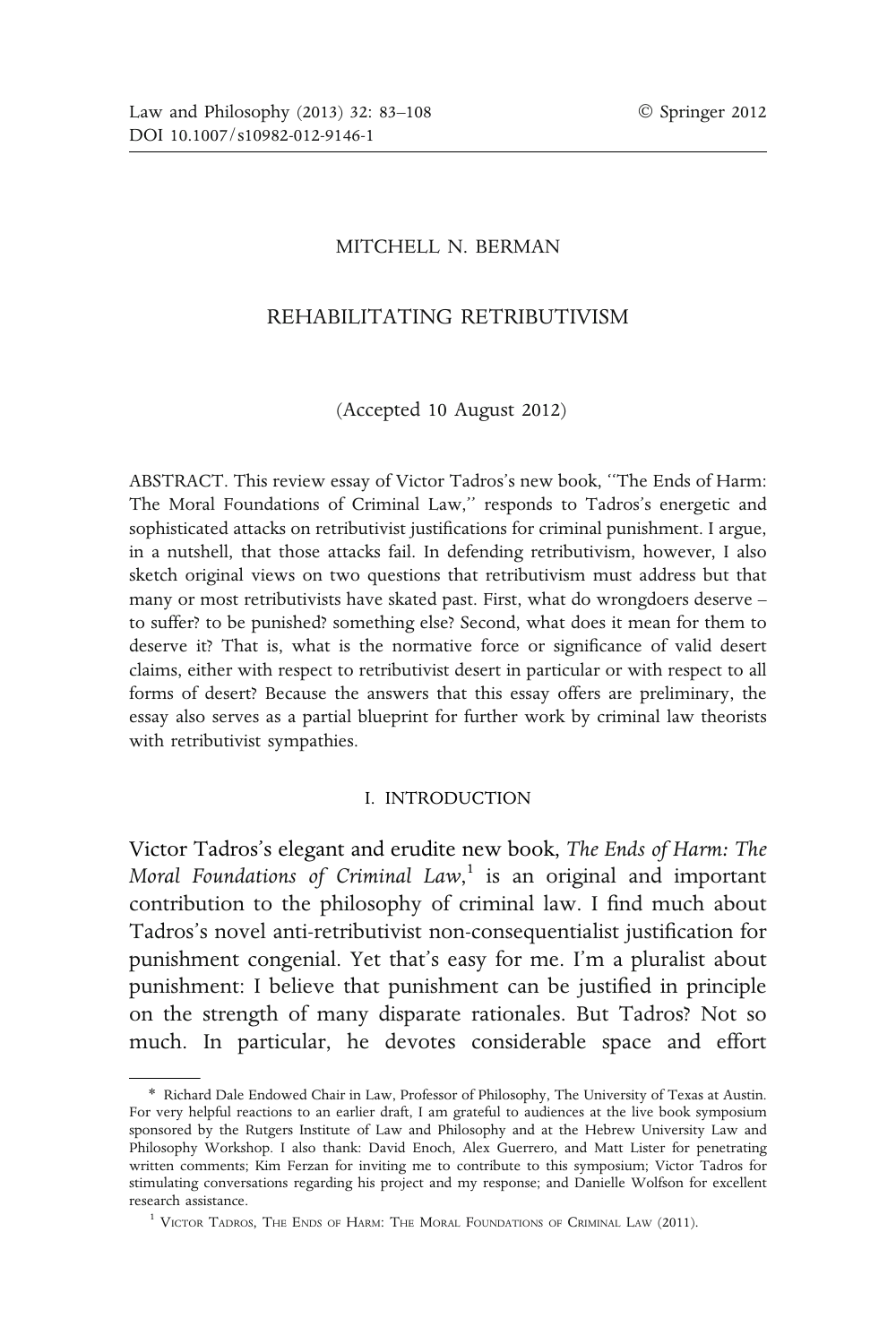purporting to demonstrate that retributivism is both implausible and morally grotesque. I do not find these criticisms compelling. In this paper I seek to defend retributivism against Tadros's attacks.

I should rather say that I seek to defend a particular version of retributivism. Consequentialist justifications of punishment – what Tadros usefully re-labels 'instrumentalist' theories to signal that they need not embrace consequentialism as a comprehensive moral theory – represent a recognizable class of approaches. Individual versions vary from one another regarding the particular goods that punishment might secure and the mechanisms by which it secures those goods. The same is true of retributivism. Even if we limit consideration to those central or paradigmatic forms of retributivism that would justify punishment in terms of an offender's negative desert, particular accounts espouse different positions regarding, for example, just what it is that offenders deserve, in virtue of what they deserve it, and what justifies the state in endeavoring to realize those deserts.<sup>2</sup>

I believe that some of Tadros's criticisms are unpersuasive on their own terms, but that others do draw blood against many standard forms of retributivism. Accordingly, my effort to rehabilitate retributivism in the face of the many and often penetrating objections leveled in The Ends of Harm requires that I offer reinterpretations or refinements of some retributivist claims. In particular, I will propose new answers to two questions that are absolutely central to any retributivist justification of punishment: First, what is it that wrongdoers deserve? Second, what does it mean for them to deserve it? I do not have fully developed answers to either question, and what answers I do have cannot be fully elaborated and defended in this space. So I will just sketch the positions I find attractive and then show how they, or similar views in their vicinity, help address Tadros's challenges.

### II. TADROS ON RETRIBUTIVISM

Retributivism, according to Tadros, conjoins two core claims: '(a) that the suffering of offenders is good because deserved; and (b) that the state has a right to bring about deserved suffering'.<sup>3</sup> Although I

<sup>&</sup>lt;sup>2</sup> See generally Mitchell N. Berman, The Justification of Punishment, in ANDREI MARMOR, ED., THE ROUTLEDGE COMPANION TO PHILOSOPHY OF LAW 141 (2012).

<sup>3</sup> Tadros, supra note 1, at 9.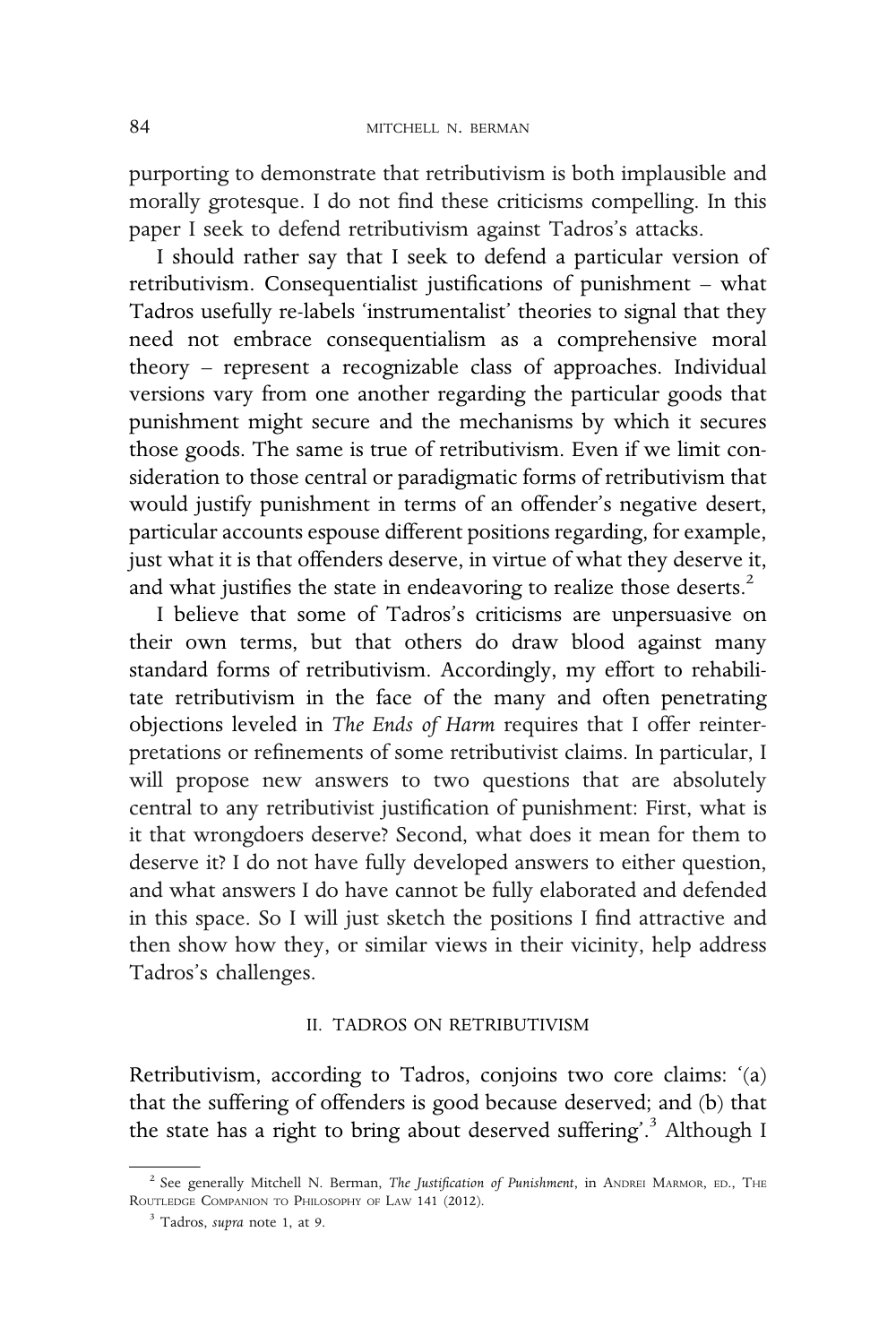will later refine this account just a bit, I think it plenty adequate to start. Against retributivism so conceived, Tadros advances a twopronged attack.

The first prong aims to show that the thought experiments upon which retributivists frequently rely offer less support for their view than they assume. Here's a simple representative version. Imagine two worlds that contain some horrific wrongdoer – Hitler, let us suppose. In World One, he lives happily after committing his wrongs. In World Two he suffers pain or deprivation in response to, or on account or in consequence of, his offenses. In all other respects, the two worlds are identical. In particular, Hitler does not commit any different or worse acts in the two worlds, nor are any other would-be wrongdoers deterred from wrongdoing by the suffering that Hitler experiences in World Two or emboldened to do wrong by the happiness Hitler experiences in World One. Retributivists believe that World Two is better, or contains more value, than World One. Those who share that judgment, they say, are committed to the proposition that it is intrinsically good or valuable that wrongdoers suffer on account of their wrongdoing.

Tadros offers (in Chap. 3) two alternative explanations for the case-specific intuitions or judgments that thought experiments of this sort are designed to pump. First, Tadros allows that it is intrinsically good that wrongdoers recognize that what they have done is wrong. To be sure, in healthy individuals, this judgmental dimension of guilt almost invariably carries with it an affective dimension that consists of painful feelings of frustration and anxiety. But, contends Tadros, it is the judgment, not the bad feeling, that is intrinsically valuable, and that we should aim at. Second, insofar as some act of wrongdoing produces harms that are distributable, we should distribute them to the wrongdoer herself and not to innocents, because doing so respects the principle that unavoidable harms should fall, when possible, on those who have risked their occurrence by their own choices.

These are nice discussions, in my opinion, especially of guilt.<sup>4</sup> Some persons who lean toward retributivism on the basis of the familiar thought experiments might be persuaded by Tadros's

<sup>&</sup>lt;sup>4</sup> I believe that the 'bad feelings' that Tadros attributes to 'the affective dimension of guilt' extend beyond guilt and are caused by more than the 'combination of anxiety and frustration' that Tadros identifies as the causal factors. But these quibbles need not detain us.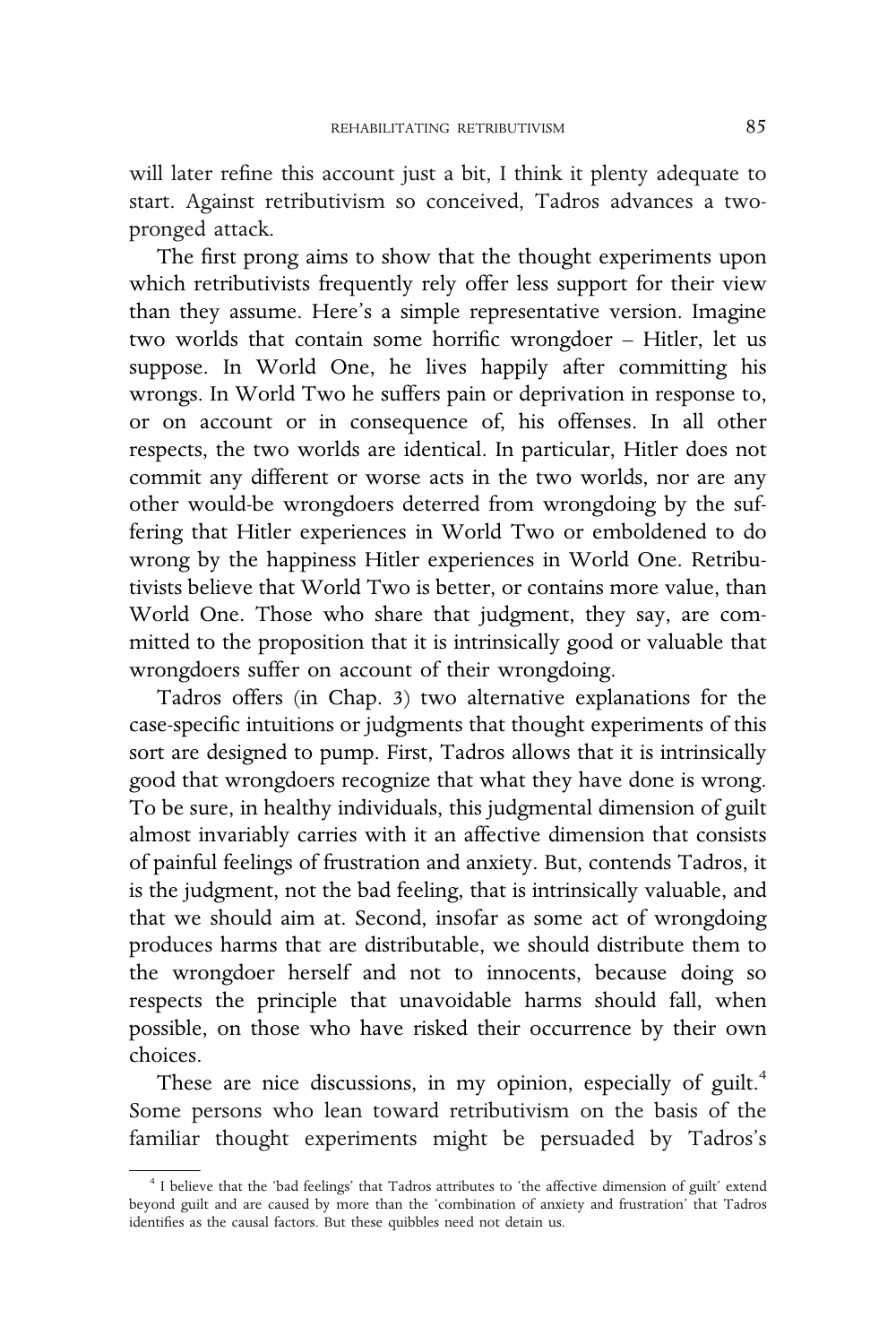alternative explanations to reconsider. But Tadros fully acknowledges that his explorations of guilt and choice cannot demonstrate that retributivism is false. They only show that there are alternative explanations for the intuitions that retributivist thought experiments often produce. That is, they show, at most, that retributivism is not needed to explain the data, and that other explanations are available. While Tadros thinks his alternative explanations are better, not even he claims that they establish more than that.

To see their limited force, let us add detail to our two worlds. In World One, let us now suppose, our wrongdoer comes to believe that what he did was morally wrongful. But recalling his collegiate study of Nietzsche, he succeeds in resisting any accompanying bad feelings. His judgments of personal guilt lack an affective dimension. In World Two, he believes what he did was wrongful and he is wracked by guilt or remorse. Given the enormity of his wrongs, his anguish is great. Those who believe that World Two is still better than World One have reason (I do not say conclusive reason) to accept retributivist desert notwithstanding the alternative possibilities offered in Chapter 3.

Accordingly, in order to defeat retributivism, Tadros needs additional arguments. These – the second prong of his attack – he marshals in Chapter 4, 'Against Desert'. Although the arguments can be individuated more finely, we can start with Tadros's own fourpart enumeration: First, moral desert depends upon conceptions of free will and responsibility that are not compatible with the truth of determinism. Second, if an individual's negative desert could ground punishment practices of the type with which we are familiar, the ground or basis of such negative desert must be 'something akin to criminal wrongdoing', $5$  but if well-being should track desert it is most plausible that it track the quality of a person's character or actions over her life and not single discrete actions. Third, the retributivist claim that what wrongdoers deserve is suffering is either implausible or 'barbaric', depending upon the form that such suffering is thought to take. Fourth, even assuming that wrongdoers do deserve to suffer on account of discrete acts of wrongdoing, it is illegitimate for the state to coerce its citizens to supply the resources needed to bring about this particular good.

<sup>5</sup> Tadros, supra note 1, at 60.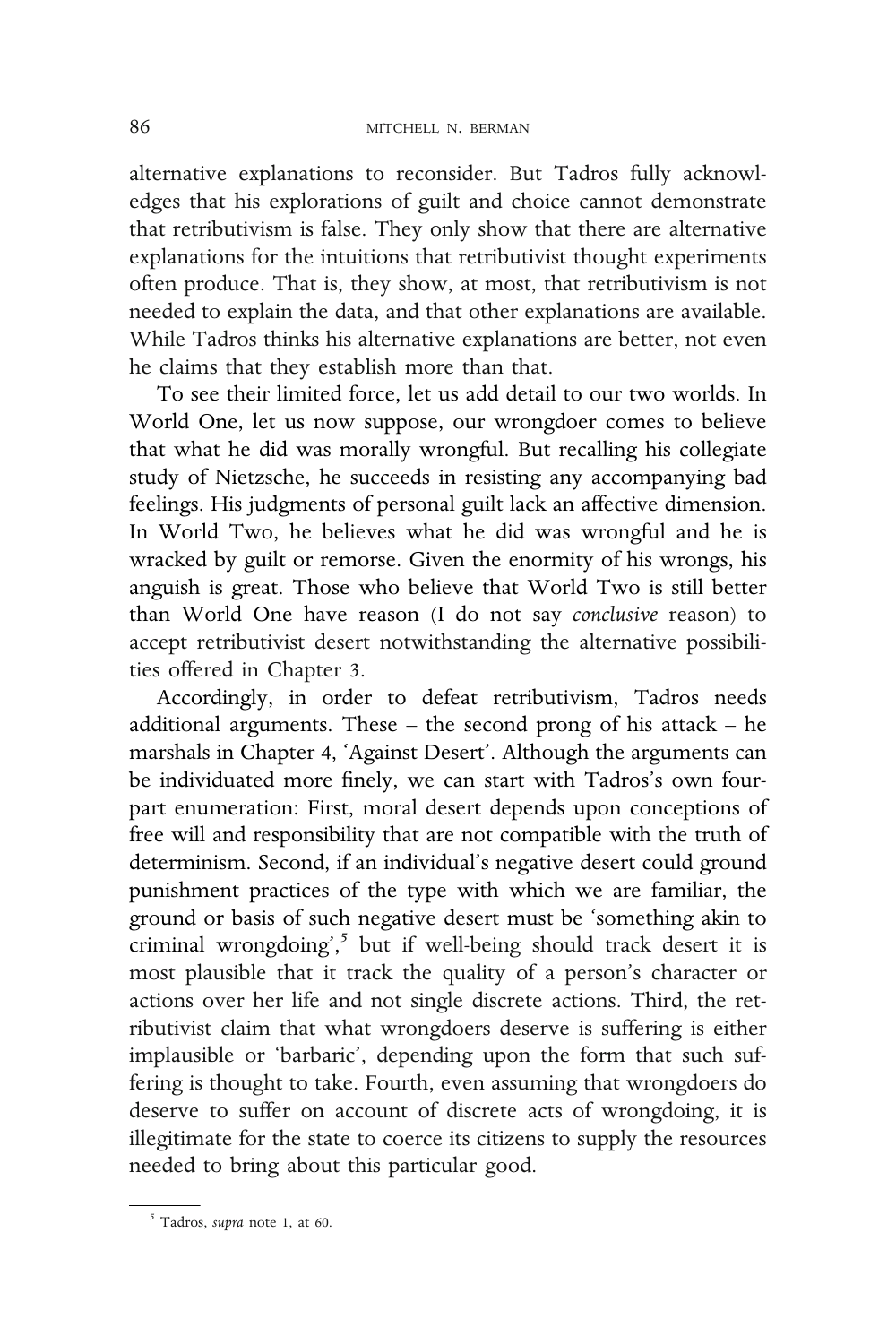In short, then, Tadros's four challenges, or sets of challenges, to retributivism are: that moral desert is incompatible with determinism and that determinism is true; that real-life institutions of criminal punishment cannot be reconciled with the 'whole life' view of a person's desert and that the 'whole life' view is true or most plausible; that suffering is never intrinsically good; and that it violates principles of political morality for the state to seek to inflict suffering even if deserved.

#### III. RETRIBUTIVISM REFINED: TWO THESES ON DESERT

I will elaborate upon, and respond to, these criticisms in the next section. Here I sketch core aspects of the version of retributivism that I find most persuasive. That version emerges from, or is partially constituted by, the answers I would provide to two questions that all retributivists should address. Both questions concern desert.

#### A. What Wrongdoers Deserve

Since Feinberg, it has become orthodox to analyze desert as a triadic relationship in which some agent, A, deserves some treatment or state of affairs, O, on account of some quality or action,  $B<sup>6</sup>$  Feinberg termed B the desert basis. I have called O the desert object.<sup>7</sup> Tadros recognizes that retributivists have different conceptions of what we might call 'the retributivist desert object', i.e., the treatment or state of affairs that wrongdoers deserve in virtue of their wrongdoing. Most commonly, he says, retributivists believe that what wrongdoers deserve is 'to suffer', by which he means, I think, something much like 'to experience pain or anguish'. I agree that that is the dominant retributivist view.<sup>8</sup> I do not, however, think it the best view. As I see it, and to a rough first approximation, what wrongdoers deserve on account of their wrongdoing is that their lives go less well. To a second pass (additional refinements are likely to be warranted), I propose the following 'relativist' conception of retributivist desert:

<sup>&</sup>lt;sup>6</sup> Joel Feinberg, Justice and Personal Desert, in DOING AND DESERVING: ESSAYS IN THE THEORY OF RESPONSIBILITY (1970).

<sup>&</sup>lt;sup>7</sup> See Mitchell N. Berman, Two Kinds of Retributivism, in R. A. DUFF & STUART GREEN EDS., THE PHILOSOPHICAL FOUNDATIONS OF CRIMINAL LAW 433, 437 (2011).

<sup>8</sup> See id. at 438.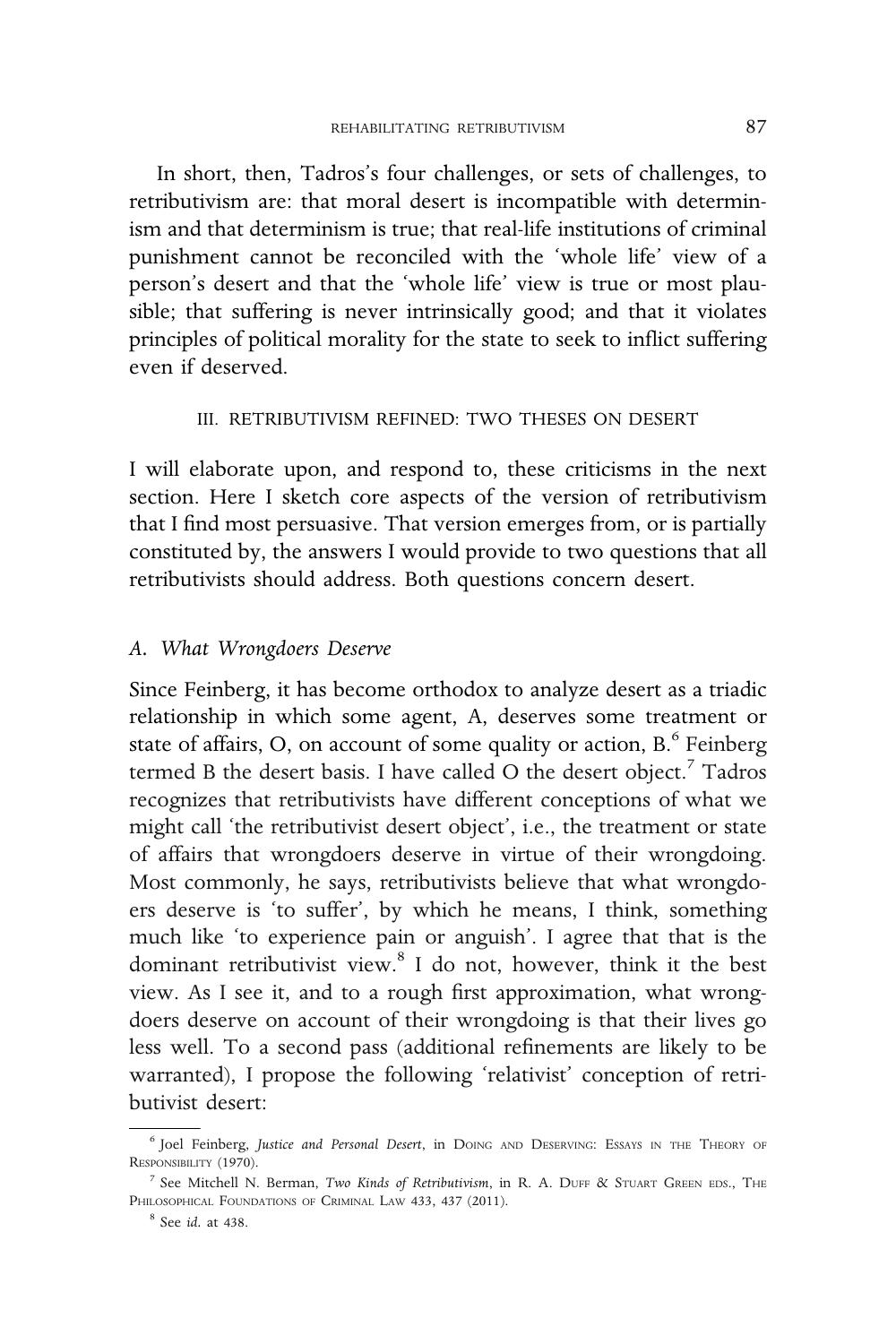RD-R:

An individual who engages in wrongdoing deserves that her life go less well than it otherwise would have gone, and less well in proportion to the blameworthiness of her wrongdoing, and that she understands that it goes less well as a consequence of her wrongdoing.

As already noted, a full elaboration and defense of RD-R must await a separate paper. At this stage I content myself with emphasizing two features about this conception of the retributivist desert object and offering a few thoughts in support of its plausibility.

The two features of importance are these. First, my proposed conception of the retributivist desert object – what it is that wrongdoers deserve – is catholic regarding the currency in which any given wrongdoer's life should go less well. It allows that the lives of some or many wrongdoers should go worse in the particular respect that they experience more suffering of varied sorts. But it also leaves room for the possibility that a wrongdoer's life should go less well in the respect that certain interests of the wrongdoer go unsatisfied or that certain liberties are denied her. More generally, it is compatible with any and all accounts of welfare, and potentially even with non-welfarist accounts of what it is for a life to go well or ill. As a pluralist about the constituents of human welfare, I am sympathetic to the view that a wrongdoer's life should go less well in different ways (and not solely to different degrees) depending upon the character or nature of the wrongdoing in which the individual has engaged. Naturally, much more needs to be said on this score to fill out the picture. In any event, I agree with Tadros that insofar as retributivists believe that wrongdoers generally, or some wrongdoer in particular, deserves to suffer, '[w]e need a reason to pick out this way in which we could make a person's life go worse amongst the range of ways in which we might do this'.<sup>9</sup>

Second and yet more significantly, my proposed desert object is inherently relative – relative, that is, to the individual's own counterfactual baseline. The suffering version of the retributivist desert object invites critics (and sympathizers) to wonder what the absolute level of suffering should be and how other features of the wrongdoer's life affect that level. On my account, a wrongdoer deserves

<sup>&</sup>lt;sup>9</sup> Tadros, *supra* note 1, at 74.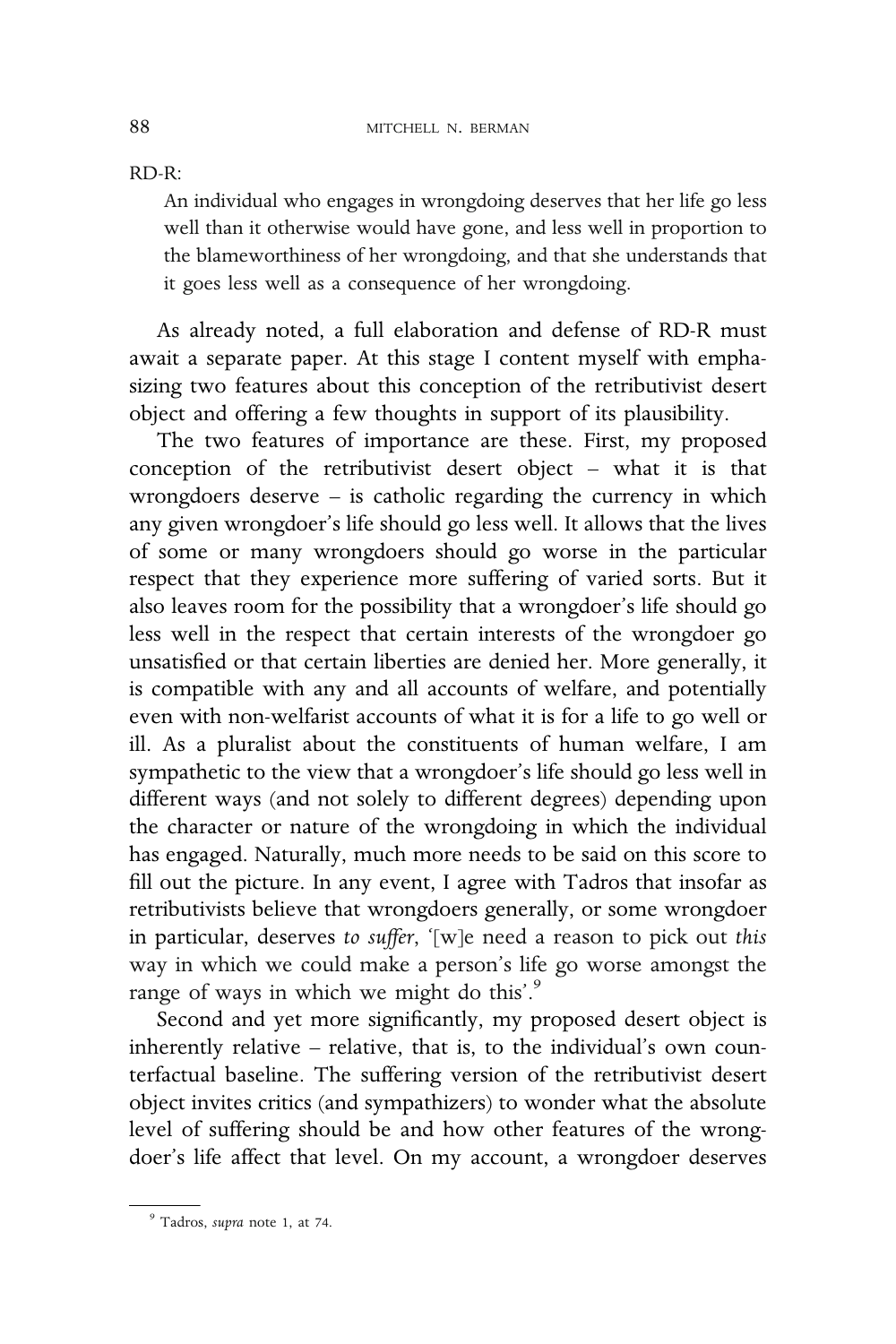that his life go less well than it would have gone had he not chosen to commit a wrong.<sup>10</sup> This dynamic and relative quality to the desert object I propose will have profound significance in meeting particular objections that Tadros levels.

With these two features of RD-R on the table, it remains to say something in its favor. Here, then, is 'something': If W is wrongful, then A should not W. All else equal, the state of affairs in which A Ws is less good than the state of affairs in which A does not W. If A Ws, then it would be good if his life goes less well as a result. It would be good if A's wrongdoing produces bad consequences for him.

Although I think that is something, I admit that it is not much. My hope is that it rings plausible enough to warrant further investigation and amendment by retributivists, and to provoke antiretributivists to offer counter-arguments. Schematically, I imagine counter-arguments falling within either of two classes, depending upon just how thoroughly the proponent objects to the proposition, more general than RD-R, that it is non-instrumentally better that the happiness or goodness of people's lives is broadly responsive or sensitive to the moral character of their choices. Imagine two sets of worlds: (A) those in which people who behave as morality requires experience better lives than do people who act wrongfully, all else equal, and (B) those in which the quality of one's lived experience is distributed entirely randomly with respect to the moral quality of people's choices and actions. If (A) worlds were not at all better than (B) worlds just in virtue of this difference, then RD-R would almost surely be false. But to deny that there exists a good-making feature in (A) worlds not present in (B) worlds would, I think, be an unpalatable bullet for many opponents of RD-R to bite. The second class of

<sup>&</sup>lt;sup>10</sup> Two important observations. First, because RD-R relies upon a counterfactual, it confronts the usual worries concerning the facticity of counterfactuals. Furthermore, RD-R as stated produces implausibly severe (mild) conclusions when the counterfactual life path would have led to unexpectedly bad (good) consequences for the wrongdoer. To accommodate both sets of worries, I rather suspect that the counterfactual baseline should be given an epistemic rather than ontic gloss. If so, a further question arises regarding the extent to which such an epistemic baseline should be subjectivized. These wrinkles require more attention.

Second, the construction 'her life should go less well' does not mean that the entire remainder of an individual's life after committing wrongdoing W should be worse than the entire remainder would have been had she refrained from committing W. Her life should progress less well up to, but not beyond, the point at which the target diminution of her wellbeing, relative to her counterfactual baseline, is met. Therefore, RD-R is not necessarily frustrated when, for example, the anguish a wrongdoer experiences due to her wrongdoing prods her to change in ways that eventually produce for her a vastly better life than she would have experienced had she not committed the wrongdoing at all.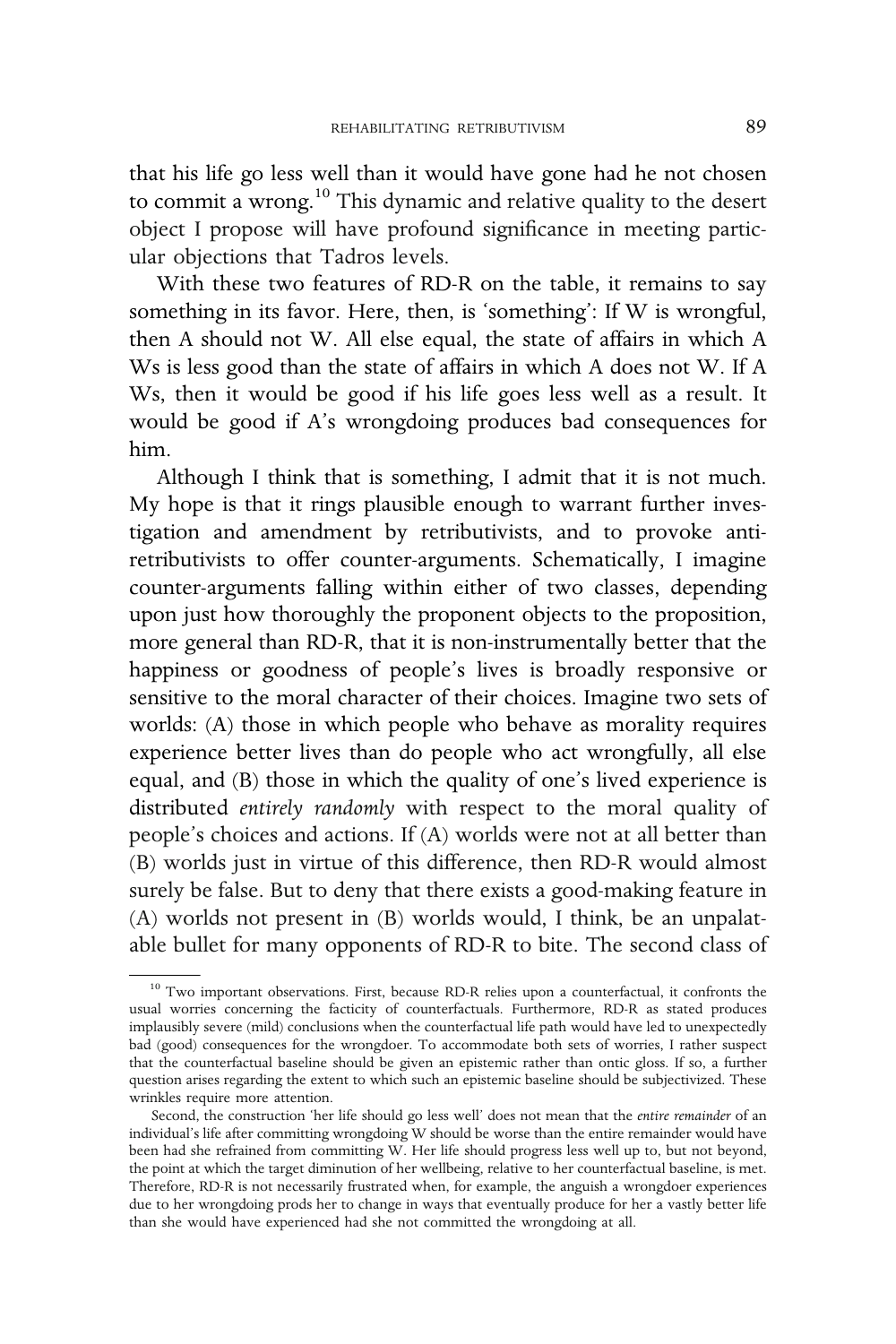counter-arguments, accordingly, would aim to defeat RD-R without categorically denying that it is better for well-being to be sensitive to the moral quality of one's actions.

# B. The Normative Force of Desert

What, if anything, wrongdoers deserve is a question that must be addressed by retributivists. The second question to explore has wider significance, for it concerns desert generally, and not retributivist desert in particular. It is a question that should be answered by theorists who maintain, in any context, that A deserves O on account of B – whether O is suffering, happiness or a trophy, and whether B is wrongdoing, virtue, or having consumed the most hot dogs, with buns, in 10 minutes.<sup>11</sup> The question is: What does it *mean* to deserve O? Put differently, what relationships obtain between a valid claim about desert and other normative concepts? Because I am particularly interested in what consequences, if any, the fact that A deserves O has for the reasons for action, or duties, faced by some other agents, I will describe this as a question about the 'normative force' or 'normative significance' of a valid desert claim.

While Tadros properly recognizes how important it is for retributivists to specify a desert object, he does not expressly address this second question. That is a modest criticism, for this question escapes almost everybody who writes about retributivism, whether to praise or to bury. Now, Tadros appears to have an answer to this question, but because he does not seem to appreciate the importance of the question or the possibility of alternative answers, his answer is implicit. He appears to believe that a claim that some agent, A, deserves O on account of B is equivalent (or nearly so) to the claim that, given B, A's getting O would be intrinsically valuable. That is, Tadros appears to reduce a claim about desert to a claim about intrinsic value.

That too is a plausible and common view. (I have in past work assumed it myself).<sup>12</sup> But it is not the only view. The principal competing view in the desert literature maintains that desert is not only a

<sup>&</sup>lt;sup>11</sup> The world record, set by Joey Chestnut at the 2009 Nathan's Famous Fourth of July International Hot Dog-Eating Contest, and tied by him in 2012, is 68.

<sup>&</sup>lt;sup>12</sup> See Mitchell N. Berman, Punishment and Justification, 118 ETHICS 258, 269 (2008).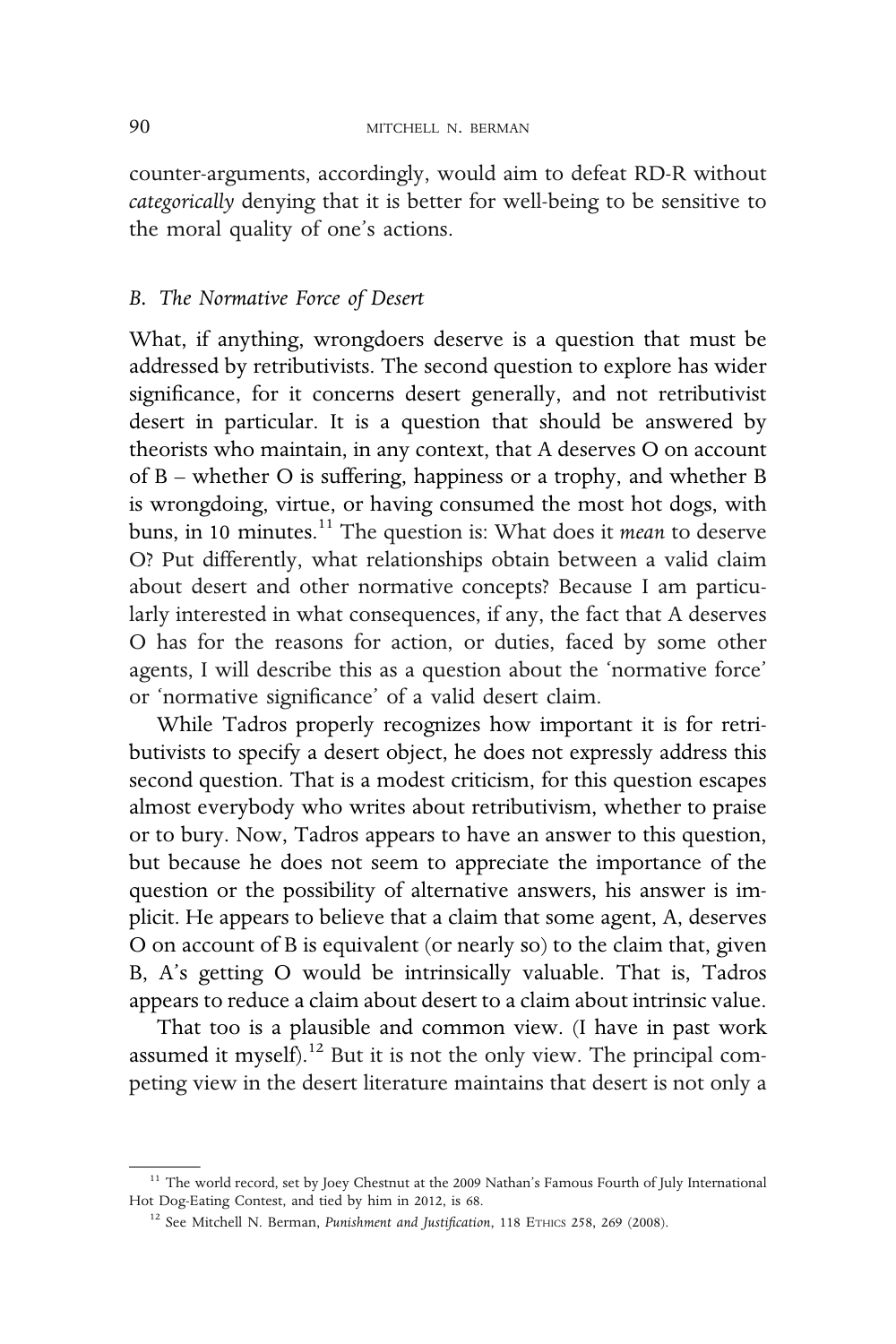claim about value but a claim about justice. $13$  In particular, it is often thought that A's deserving O on account of B entails that, given B, justice demands that A gets O. Of course, this view about desert's normative force must, to be complete, explicate what it means for justice to demand some outcome or treatment. I bracket that difficult question for now. It is enough for present purposes to note that justice and value likely bear differently on reasons for action. That is, the fact that some state of affairs is just (or that its negation is unjust) likely creates reasons of different scope and/or force than does the fact that that state of affairs is intrinsically valuable. Whether or not each of us always has pro tanto reason to promote the good (a controversial matter), it is more commonly held that we do always have reasons – and, very likely, obligations – to promote justice.

I have identified two candidates for the normative force of desert.<sup>14</sup> On the first, that A deserves O on account of B means no more than that, given B, A's getting O would be intrinsically good. On the second, it means that, given B, justice demands or requires that A gets  $O<sup>15</sup>$  I suspect that both are mistaken: the first is too weak, the second is too strong. At any rate, the vast middle ground between these two accounts is worth exploring.<sup>16</sup>

<sup>&</sup>lt;sup>13</sup> See, e.g., Samuel Scheffler, Distributive Justice and Economic Desert, in SERENA OLSARETTI ED., DESERT AND JUSTICE 69, 74 (2003) (presenting, as a common notion, the idea that 'justice consists, at least in part, in honoring claims of desert'). I find it striking how little explicit attention desert theorists have paid to the question of desert's normative force. It seems to me that many of the questions over which they obsess – like what sorts of things can be desert bases and whether desert is comparative – would be richly illuminated by a surer grasp of desert's relationship to value, reasons, and obligation. This too, of course, is a topic for another paper.

<sup>&</sup>lt;sup>14</sup> A third common view associates desert with 'fittingness'. While I do not deny this association, I do not know what to make of it unless and until 'fittingness' is itself elucidated in terms of other familiar and better understood normative concepts. One commonly expressed worry is that, absent such elucidation, fittingness might be more an aesthetic notion than a normative one.

<sup>&</sup>lt;sup>15</sup> The two possibilities I identify here are related, but non-identical, to Serena Olsaretti's distinction between 'telic' and 'deontic' desert. See Serena Olsaretti, Introduction: Debating Desert and Justice, in OLSARETTI, supra note 13, at 1, 8. Perhaps her distinction will prove to be the more useful; I am not certain. The critical nub is that 'desert sometimes is and sometimes is not thought of as related to obligations'. Id.

<sup>&</sup>lt;sup>16</sup> Dissatisfaction with the two principal and competing unitary accounts of the normative force of desert might reasonably push us not to an alternative unitary account but, instead, to a pluralistic account under which some desert claims are claims only about value while others ground obligations. George Sher defends just such a view in his incisive and illuminating monograph. See GEORGE SHER, DESERT (1987). So a pluralistic account of desert's normative significance warrants serious consideration. For my money, though, Sher is more persuasive when arguing that the grounds or sources of valid desert claims are pluralistic than when arguing that the normative force is. In particular, he does not consider any intermediate possibilities like that reflected by NF-CJ. And given the desirability of finding a unitary account (it would help establish what provides coherence or commonality to desert claims that involve disparate bases, objects, and sources of value), I would not quickly abandon the search for it. In any event, even if Sher is right that no unitary account of normative force extends across all genuine desert claims, my narrow goals in this paper would be satisfied if something like NF-CJ were true of claims regarding retributive desert.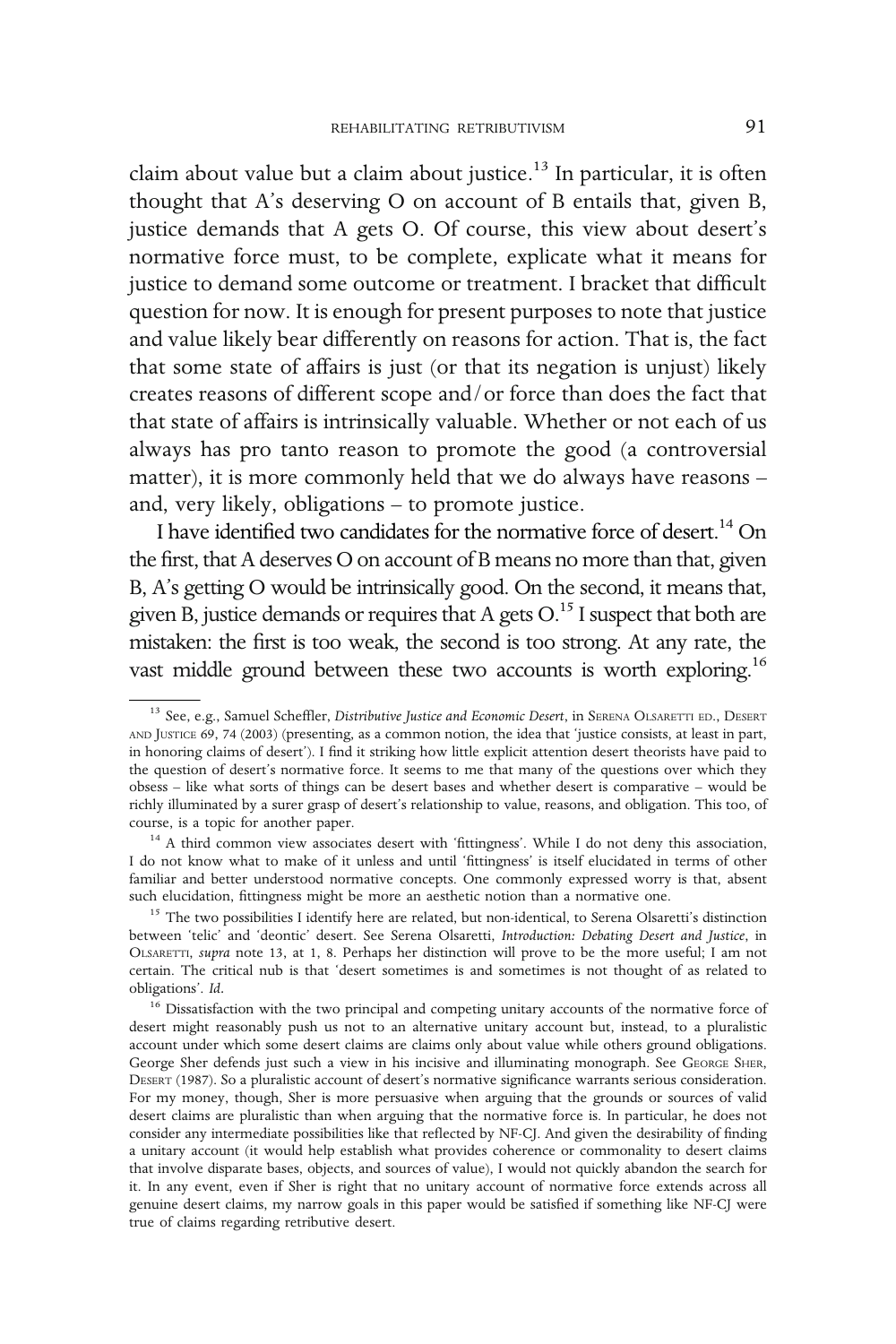Consider, then, the following proposal in which desert bears contingently on duties of justice. I am far from claiming that this is the right account; I offer it to illustrate the possibility of accounts more nuanced and more attractive than those that conceptualize desert's normative force solely in terms of intrinsic value or solely in terms of (justice-driven) obligation:

NF-CJ:

That A deserves O on account of B means (a) given B, that A experience O (or that O obtain for A) is better than that A not experience O (or that O not obtain for A); and (b) if there is any agent or institution, X, with responsibility over the relevant domain, then X has a duty of justice to cause O to obtain for A.

Ultimately, of course, I will owe accounts of both (i) what determines whether an agent or institution has responsibility over a relevant domain and (ii) what 'duties of justice' mean. Unfortunately, I cannot provide nearly adequate answers to these very fair questions in this paper. Briefly, with respect to that first question, I am disposed to think that the domain over which an agent or institution may have responsibility sufficient to ground duties of justice could be defined either in terms of the desert basis or in terms of the desert object (or, perhaps, in terms of a conjunction of the two). For example, if it is true that A deserves to be rewarded for rescuing a cat from a tree, then the agent or institution, if any, that has duties of justice to effectuate a reward could be an agent or institution with responsibility over the welfare of cats generally or this cat in particular, or one with responsibility over the distribution of rewards. (Of course, to avoid circularity, whatever establishes that an agent does have responsibility over a domain must not be reducible to the fact that the agent has duties of justice to effectuate deserts within that domain.) With respect to the second question, it is enough to reiterate and rephrase what I said above: that Q is good has some normative force for us, but different normative force from the fact that justice demands that Q, or obligates us to promote Q.

Note that if some acceptable content can be given to the ideas that collectively constitute NF-CJ, then the second claim that Tadros attributes to retributivism ('that the state has a right to bring about deserved suffering') might not be as distinct from the first claim as he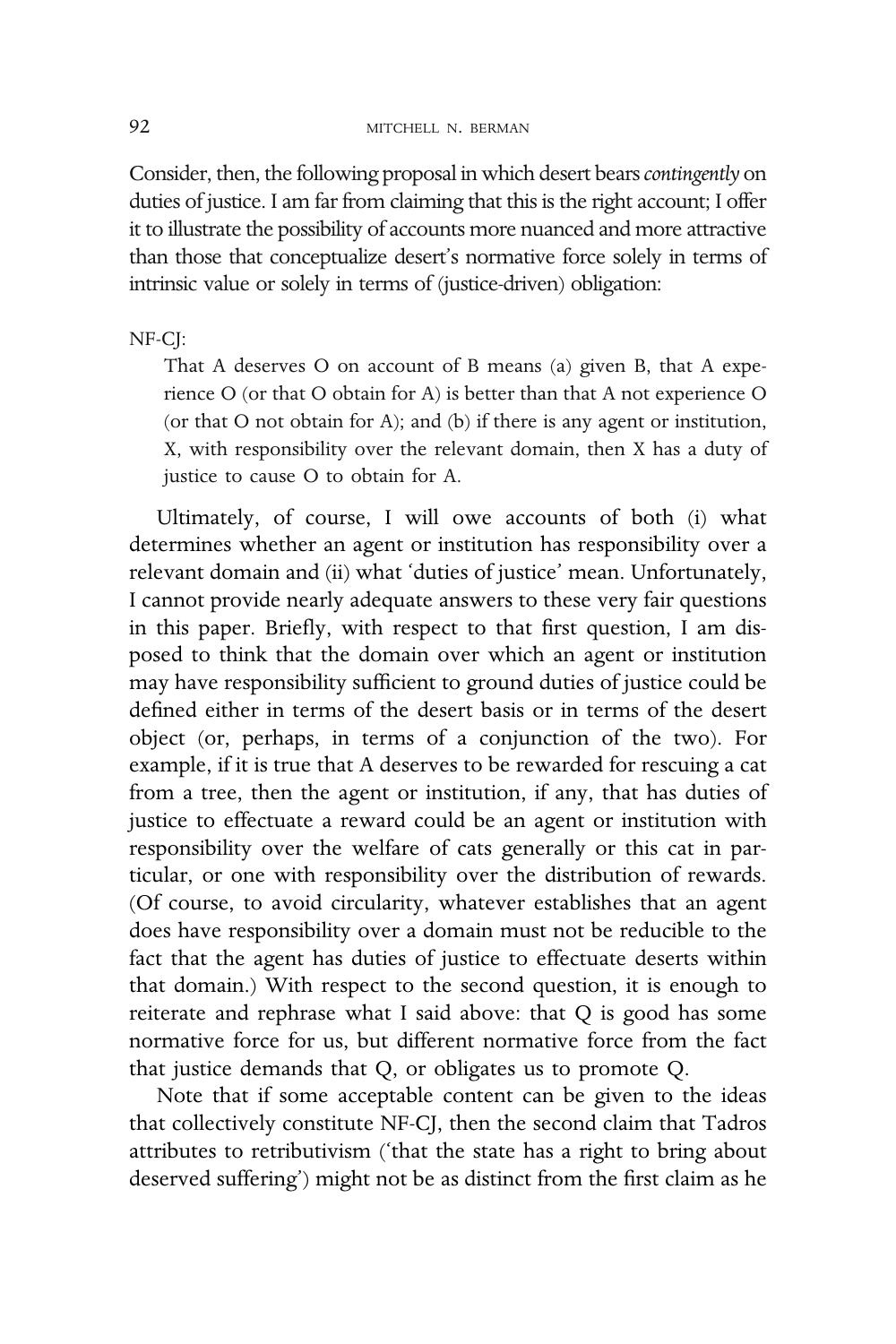and other anti-retributivists assume.<sup>17</sup> That is, to say, not merely that A's getting O would be good, but that A deserves O on account of B, might already go some distance to explaining why the state has a right (at a minimum!) to cause O to obtain for A. Put another way, the propriety of the state's acting to bring about a wrongdoer's negative desert might already be (partially) built into the fact of the wrongdoer's desert if desert means something more than intrinsically good, along the lines represented by NF-CJ.

# IV. RETRIBUTIVISM AGAINST TADROS

In this final section, I explain why retributivism when amended or clarified to reflect RD-R and NF-CJ survives Tadros's challenges. Because I think the argument emerges more clearly this way, I will invert the order of Tadros's second and third lines of attack.

## A. Determinism

For his first swipe at retributivism, Tadros outlines a variation on the familiar incompatibilist case against moral desert. For two reasons, I will skip past this argument. First, Tadros himself concedes that it is 'by no means decisive'.18 Second, I believe that incompatibilist challenges to notions of blameworthiness and desert prove too much by throwing into grave doubt not only our backward-looking agent evaluations but also our forward-looking action-guiding moral norms. Conceivably, an incompatibilist embrace of determinism threatens all of morality, not just judgments about desert and the like. I'll grant that, in the event that this is not so, retributivism of the sort I defend here would depend upon the formulation of a satisfactory response to the challenge from determinism. This paper does not take up the burden of formulating such a response.

#### B. The Desert Object

'Suffering is normally bad', observes Tadros, sensibly. 'Retributivists claim that when suffering is deserved for wrongdoing it becomes

<sup>&</sup>lt;sup>17</sup> For an important presentation of the anti-retributivist position that likewise assumes that the retributivist desert object is just an intrinsic good, see David Dolinko, Some Thoughts About Retributivism, 101 ETHICS 537 (1991).

<sup>&</sup>lt;sup>18</sup> Tadros, *supra* note 1, at 60.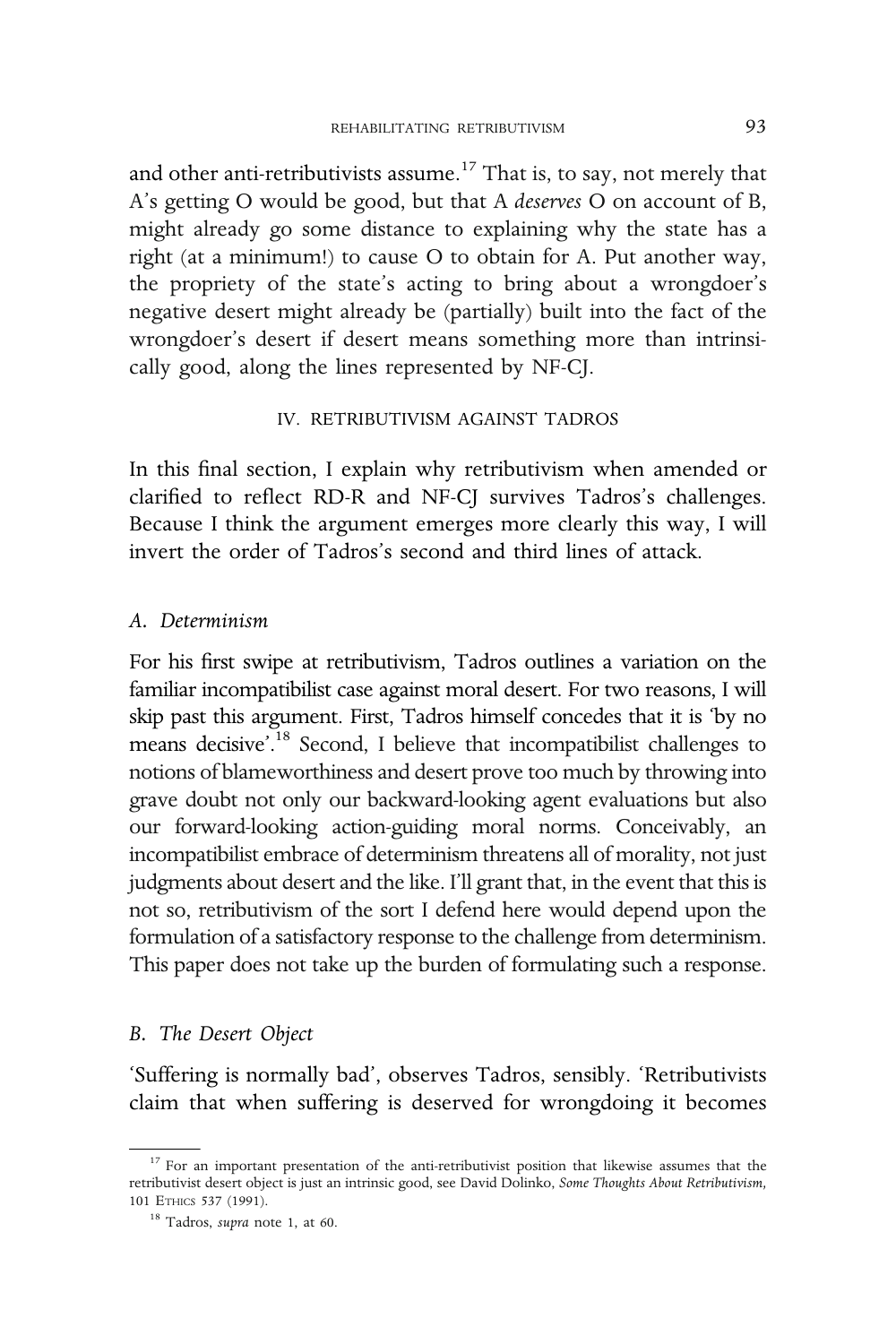good, good in a way that can at least help to outweigh the badness of the wrongdoing'. Tadros aims to show that this claim 'is demonstrably false'.<sup>19</sup>

Tadros believes that there are two kinds of suffering, what we might term 'directed' or 'undirected'.<sup>20</sup> The paradigmatic example of undirected suffering is physical pain, but it can include as well things like undirected anxiety or depression. Directed suffering arises from the frustration of a desire or interest – for example, suffering at being unable to provide adequately for one's family or at failure to be awarded tenure. Punishments that take the form of deprivations of liberty generally result in directed suffering, and for a retributivist should aim at such suffering. Tadros's strategy for assessing whether directed suffering can ever be good is to assess seriatim whether directed suffering can be good when it arises from frustration of desires or interests to do, achieve, or experience good things (like having a good relationship with one's child), bad things (like raping), or neutral things. After claiming to have established that directed suffering can be good in none of these three cases, he then assesses whether undirected suffering can be good.

# 1. Directed Suffering

Despite some doubts, I will accept arguendo Tadros's contention that it is not good that anyone suffer at being prevented from doing good things, i.e., 'things of value'. As Tadros puts it, 'it is bad to make people feel bad about good things not being done'.<sup>21</sup> Even if that is so, I am unpersuaded by his arguments to the effect that it is not good that anyone suffer at being prevented from doing bad things. The contrary view, he explains, 'suggests that we can bring about the suffering of offenders by preventing them from doing bad things only by ensuring that they retain or develop their motivations to do those bad things'.<sup>22</sup> But I think that Tadros is here conflating the question of what is good with the distinct question of what we should do to ensure that that good state is effectuated. Surely a retributivist is entitled to agree that it is better that A entirely lack the motivation to rape than that he have it and suffer at being unable

<sup>&</sup>lt;sup>19</sup> Id. at 73.

<sup>&</sup>lt;sup>20</sup> I am drawing here on private email correspondence.

<sup>21</sup> Tadros, supra note 1, at 77.

 $22$  Id.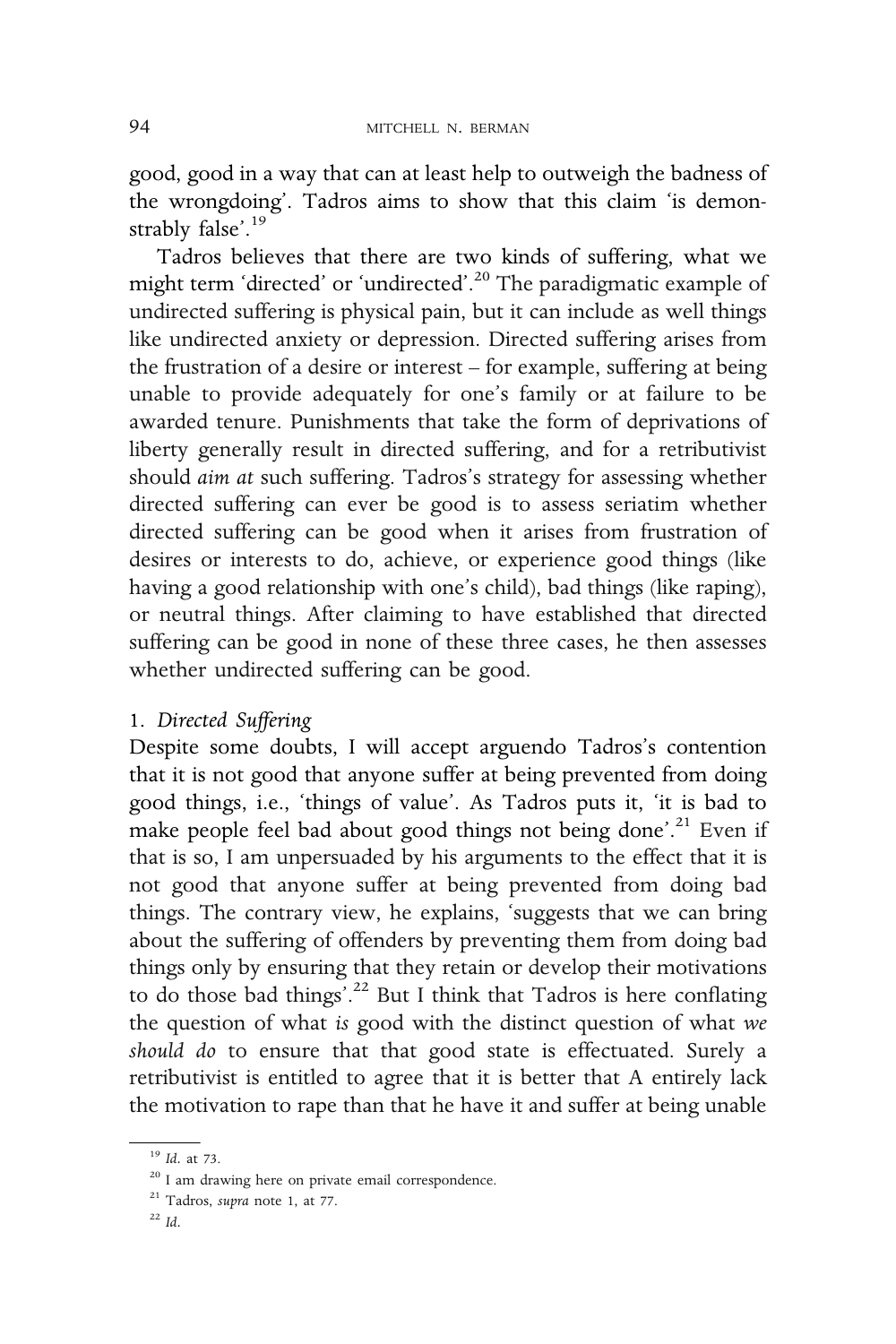to rape. But that is not quite to the point. The retributivist claim presently under consideration is only that if A, a wrongdoer, does in fact have a motivation to rape then it is good that he suffer at being unable to satisfy that desire. To be sure, this clarification of this retributivist claim in no way demonstrates its correctness. Tadros himself finds it 'odd' to believe that, if an offender does have such motivations, then 'the frustration that [he] experience[s] at not being able to act on them is good'.<sup>23</sup> Perhaps it is odd. Perhaps it is even mistaken. But if the claim is 'demonstrably false', it is not, as yet, demonstratedly false, which is what the reader might have understood Tadros to have promised.

Be that as it may, it is Tadros's denial that it can be good for a wrongdoer to suffer at his being unable to do neutral things that I find most perplexing. His argument in support of that denial consists of just a single six-sentence paragraph, so warrants being quoted in full:

[1] Perhaps retributivists will claim that there are neutral things that the offender is prevented from doing, and that it is good that he suffers at failing to do things that are neither good nor bad. [2] But well-motivated people will not feel frustration at being unable to do things that are neither good nor bad. [3] It is difficult to believe that we should be pleased that they are motivated to do neutral things in order that they suffer through punishment. [4] Suppose that the offender is prevented from watching grass grow, and his watching grass grow is neither good nor bad. [5] Could we really think it good that he has the motivation to watch grass grow, and that he suffers at not being able to do so? [6] That doesn't sound plausible.<sup>24</sup>

I do not think that this is a good argument. In my view, it is also not expressed with the same clarity that is generally characteristic of the book. So it will take a little unpacking to show why it fails. Here is the problem in a nutshell: Sentence [1] attributes to retributivists both a descriptive claim and a normative claim. The descriptive claim might possibly be interpreted in either of two ways. On either construal, however, it is unquestionably true. And the paragraph provides no persuasive argument against the normative claim. To be sure, the normative claim could be mistaken. Tadros surely believes that it is and he could be right. But if mistaken, that will be for reasons that Tadros does not unearth. Again, no demonstration of the falsity of the retributivist claim appears here.

<sup>23</sup> Id. at 77–78.

<sup>&</sup>lt;sup>24</sup> Id. at 78 (bracketed numbers added).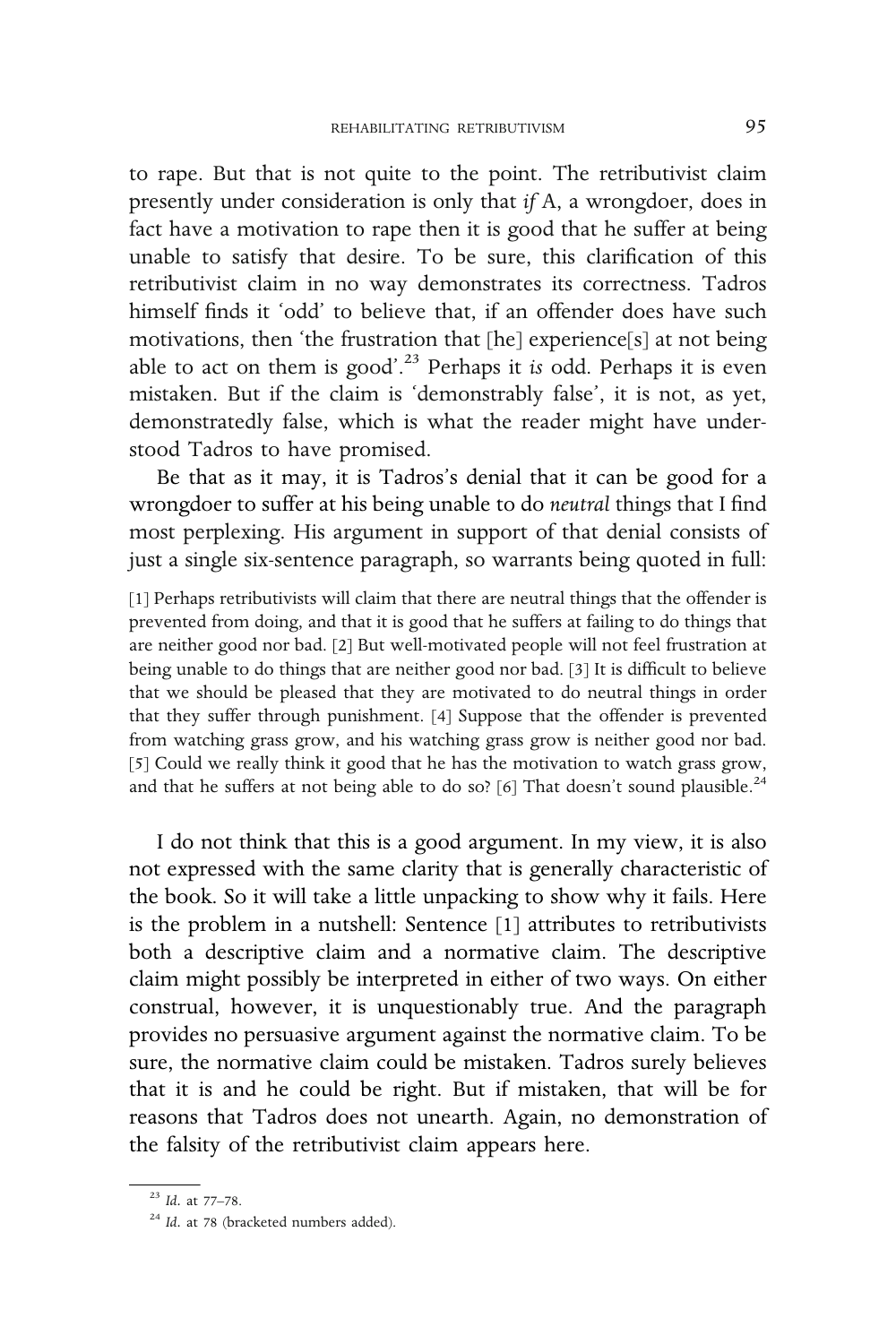That's the summary. I'll now elaborate, by walking through the paragraph more slowly.

Read literally, the descriptive claim in sentence [1] is vacuously true. Of course imprisonment prevents inmates from doing neutral things. The inmates of the New Jersey State Prison in Trenton are prevented by the facts of their incarceration from reciting limericks at the corner of High and Church in downtown Warwick, England on St. Casilda's Day. Yet if that activity isn't morally neutral it's hard to know what is. So I think we are safe to understand the descriptive claim that Tadros means to attribute or offer to retributivists as something like (a) imprisonment prevents an inmate from doing neutral things that he has a preference to do, or (b) imprisonment frustrates inmates (in part) by preventing them from doing neutral things. Interpretations (a) are (b) are equivalent insofar as frustration arises from being prevented from doing what one has a preference to do. The normative claim in sentence [1] would be that wrongdoers' suffering arising from the frustration at being prevented from doing neutral things is good.

At first blush, the descriptive claim that Tadros attributes to retributivists seems plainly true however it is construed: people do in fact have countless preferences or motivations for things that are neither good nor bad – watching tv, eating ice cream, playing angry birds, and so on – and they experience frustration-suffering when they are prevented from doing those things. Tadros does not squarely deny this. Instead, he claims (sentence [2]) that insofar as an individual does experience such frustration she is not well-motivated. This is doubly puzzling. First, the assertion seems plainly false unless non-standard meanings are given to the notions either of being 'wellmotivated' or of 'things that are neither good nor bad'.<sup>25</sup> Second, even if true, it is not at all clear what follows. The burden for sentences [3]–[6] is to resolve these puzzles.

As a candidate for a neutral activity, let's focus on watching a fairly mindless but innocuous television program. Is this in fact a

 $25$  I invite the reader's introspection: does it seem to you (1) that you have preferences to do things that are neither good nor bad; (2) that you at least occasionally experience frustration-suffering when you are prevented from doing one or another of the neutral things that you would like to do; and (3) that neither (1) nor (2) undermines the adequacy of your motivation? Yep, me too.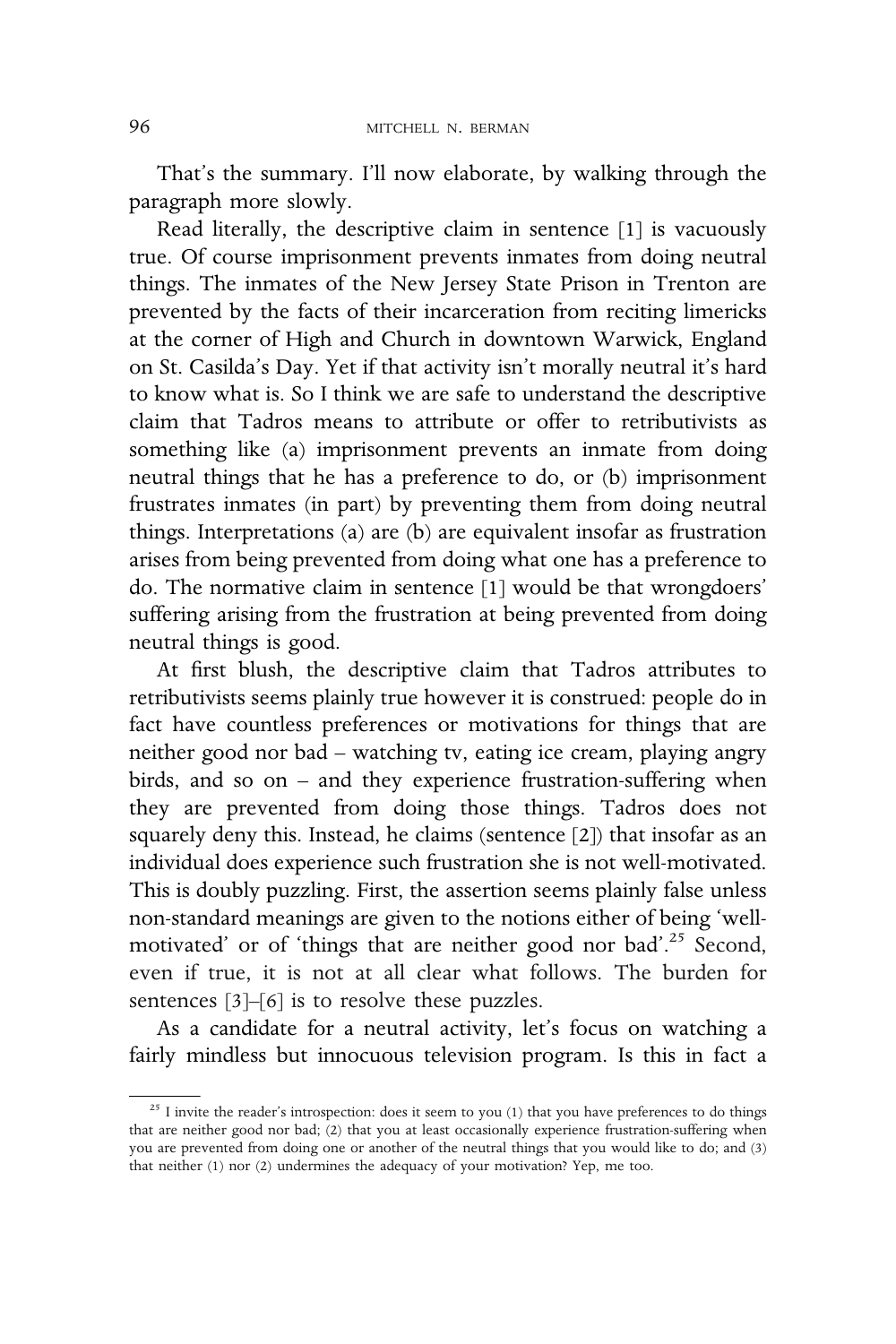neutral activity or is it a good activity?<sup>26</sup> Is it more like – to take Tadros's proposed paradigms – watching grass grow or 'hav[ing] a good relationship with [one's] daughter'? Suppose the former. In that case, Tadros's argument takes the form of a reductio: retributivists can believe (a) that the frustration-suffering a wrongdoer experiences by being prevented from watching tv is good only if they also believe (b) it is good that he is motivated to watch tv; yet (c) that latter belief would be absurd. I do not think that retributivists are committed to (b). First, retributivists need not believe that it is good that the wrongdoer be motivated by any neutral things. They might just take it as a fact about people – wrongdoers and others – that they are motivated by some neutral things. Second, even if Tadros is right that retributivists are committed to believing this is good, for otherwise the putative good of wrongdoers suffering from being prevented from doing the neutral things that they are motivated to do could not be realized, retributivists need not believe that it is good that any given wrongdoer is motivated to watch tv in particular (or this program in particular). They can believe that it is good that wrongdoers, like others, are motivated by, have preferences for, or gain satisfaction from some things that are neutral in themselves. In fact, it seems to me highly plausible that it is good that people have the capacity to gain satisfaction from things that are not themselves good. So I think Tadros is mistaken that, if ordinary activities like watching television are neutral, then retributivists are committed to anything absurd in maintaining that it is good when wrongdoers suffer by being prevented from pursuing these activities or interests.

Suppose now that watching tv is good. This is, I think, Tadros's own view – not on that precise description, but on some more general description like 'relaxing' or 'being amused'. On this assumption, $27$  Tadros's argument against retributivism amounts to

<sup>&</sup>lt;sup>26</sup> If, under Tadros's evaluative scheme, it is a bad activity, then the case serves only to reinforce the doubts I raised above regarding Tadros's argument against the intrinsic goodness of a wrongdoer experiencing frustration-suffering by being prevented from doing bad things.

 $^{27}$  I think that Tadros is wrong to think that, for purposes of his tripartite scheme, watching tv is like having a good relationship with one's child. My having a good relationship with my children is impersonally good. It is good regardless of my preferences. My watching tv, in contrast, is not impersonally good. It is good for me insofar as it makes me happy and satisfies preferences that I happen to have and that are not themselves bad. The impersonal goodness in play here is only that agents are happy and have their (perhaps somewhat laundered) preferences satisfied. Put otherwise, in the tv case, unlike the child case, it is not that the thing that I wish to do is good, but that it is good that I get to do the thing that I wish to do. I do not press this point because, for the reasons I give in the text, I believe that Tadros fails to score a blow against retributivism whether watching tv is good or neutral.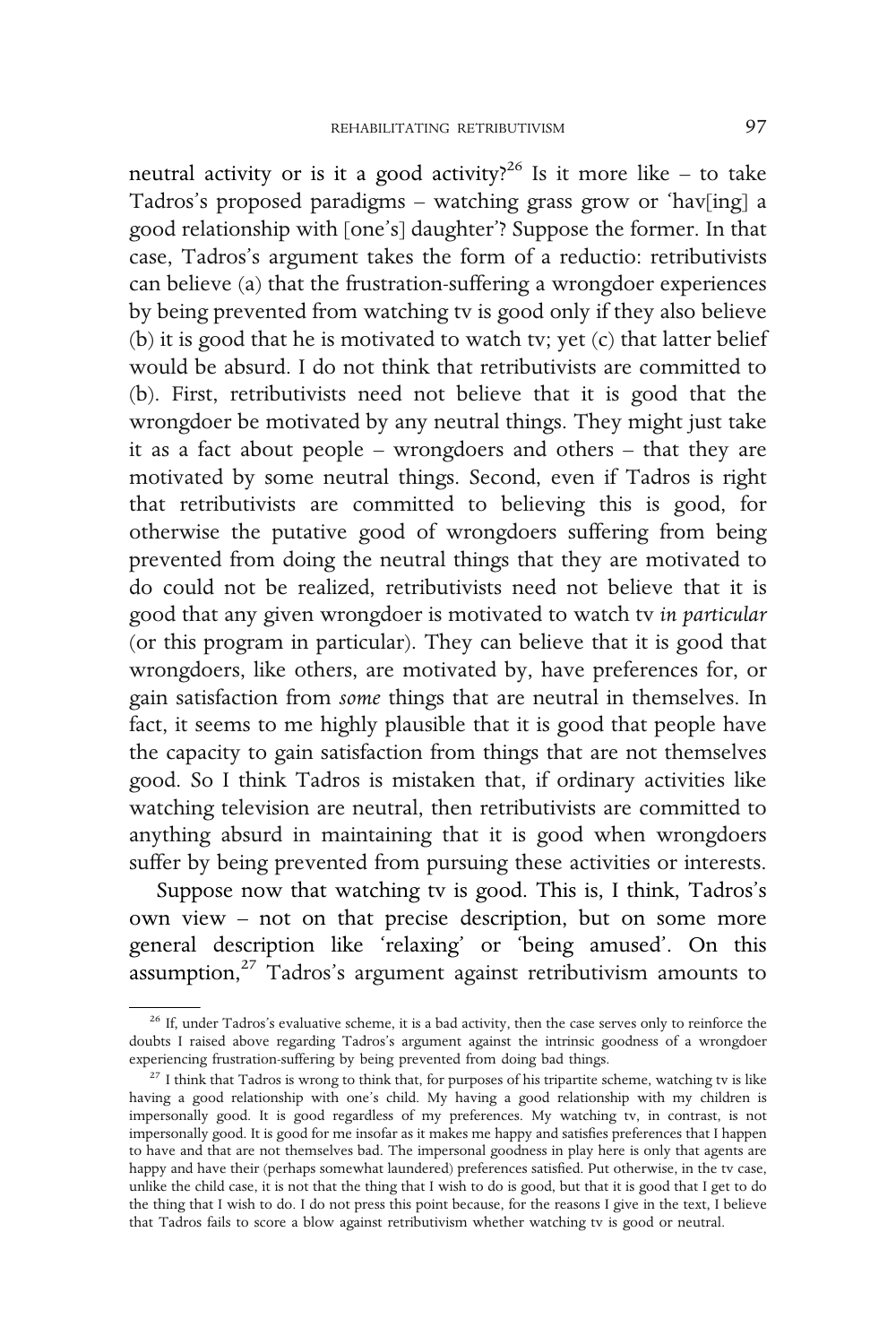the contention that any good of a wrongdoer experiencing frustration-suffering from being prevented from watching tv is always and necessarily outweighed by the bad produced by the fact that the prevention reduces the amount of relaxation or amusement in the world.<sup>28</sup> Retributivists are apt to believe otherwise. But I fail to see how Tadros has here advanced the ball against retributivists as opposed to having just restated what is in dispute.

### 2. Undirected Suffering

And what, lastly, about wrongdoers' experiencing undirected suffering, as by experiencing physical pain? For example, says Tadros, '[t]he pain caused by flogging, retributivists might think, is a good'. Tadros deems this 'a more plausible version of retributivism, in that pain involves no attitude towards either the good or the bad'.<sup>29</sup> And yet the entirety of his response to this 'more plausible version' consists of a single sentence: '[I]f this is the best version of retributivism, we must return to the familiar charge pressed against retributivists: that theirs is a barbaric view with a thin cloak of respect for the dignity of offenders'.

To play Michael Palin to Tadros's John Cleese, this is not an argument. It is contradiction adorned with an epithet. Furthermore, it is not clear that Tadros's charge of barbarism, even if true, hits the right target. Distinguish these two claims that a retributivist might possibly endorse: (a) wrongdoers deserve to suffer physical pain, and (b) our punishment practices should include the intentional infliction of such pain, as by administering flogging. The issue presently under consideration is whether (a) is true. But (a) cannot be disproven by establishing that (b) is false given that (a) does not entail (b). After all, as anti-retributivists like Tadros frequently (and rightly) emphasize, what wrongdoers deserve and what we should do all things considered are different questions. Yet the charge of barbarism is more

<sup>&</sup>lt;sup>28</sup> Recall Tadros's statement, quoted earlier, that 'Retributivists claim that when suffering is deserved for wrongdoing it becomes good, good in a way that can at least help to outweigh the badness of the wrongdoing'. It is not clear what the second clause adds if, as I'd have thought, it is in the nature of goodness and badness as aggregative properties that they can 'help' to outweigh each other. If that is so, then the only controversial claim captured by that sentence appears before the comma. But the discussion in text suggests another possibility. Possibly, by 'badness of the wrongdoing', Tadros does not mean the badness of the wrongdoing that the wrongdoer committed, but rather the badness of the thing that must occur for a wrongdoer to experience suffering – here, the prevention of modest goods like relaxing or being amused.

<sup>&</sup>lt;sup>29</sup> Tadros, *supra* note 1, at 78.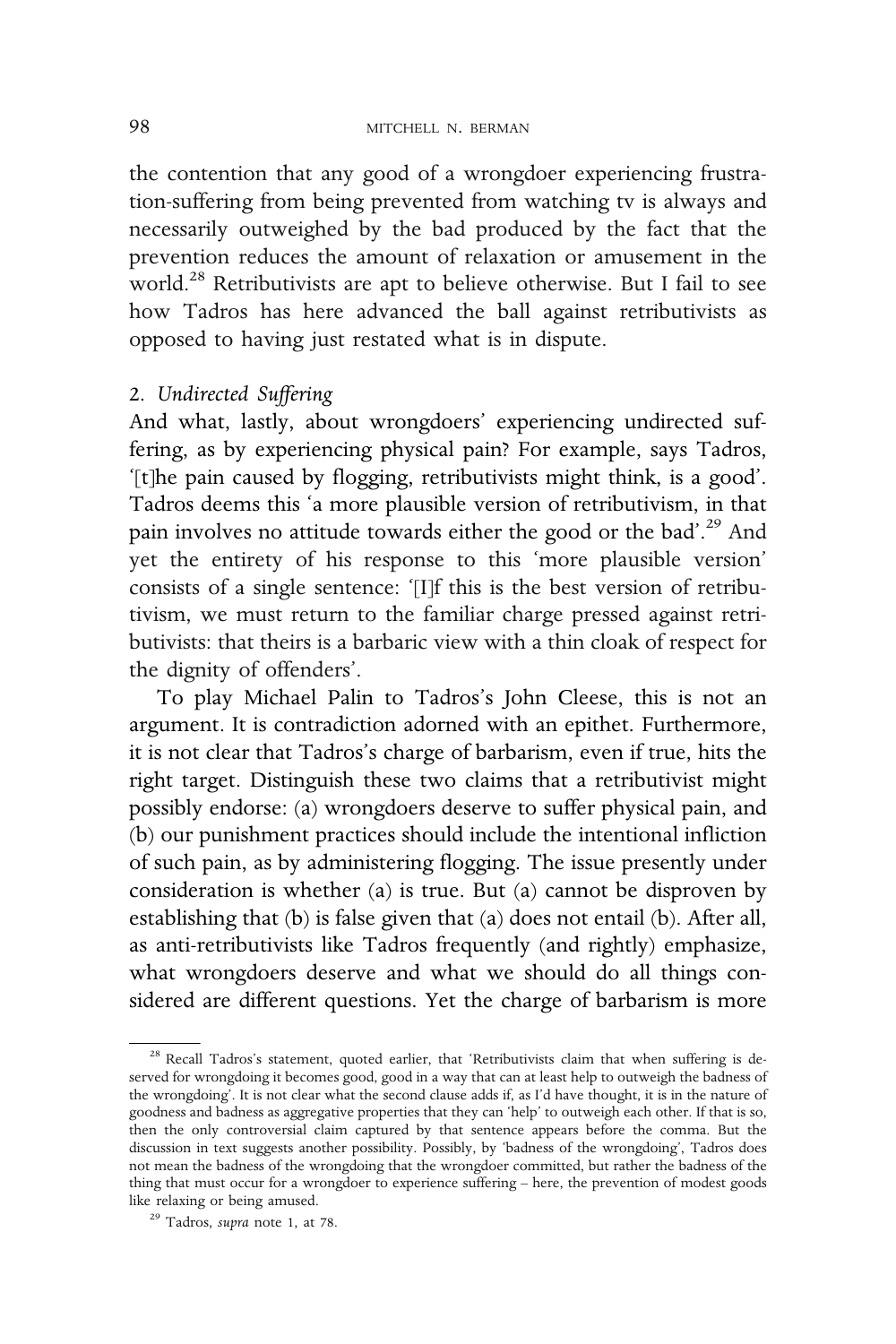sensibly leveled at (b), not (a), on the plausible assumptions (i) that the intentional infliction of such pain is brutalizing or degrading to society, to those who administer such punishments, and/or to the offender himself, and (ii) that it is brutalization or degradation of this sort that qualifies a practice as barbaric.

Suppose, then, that (b) is barbaric (in something like the foregoing sense). Even if so, it does not follow either that retributivists are wrong to maintain that it is intrinsically good that wrongdoers experience pain-suffering or that they cannot justify state punishment. That the first possible conclusion does not follow is precisely what I established in the preceding paragraph. The second possible conclusion does not follow because it is open to retributivists to advocate a different mode of punishment as the best choice among available options all of which are suboptimal. Suppose that retributivists are correct that what wrongdoers deserve is to suffer physical pain and that Tadros is correct that we ought not to inflict that form of punishment on grounds of barbarism. If so, retributivists could fairly advocate that we choose a form of punishment that inflicts frustration-suffering (say, imprisonment), even though that is not precisely what the wrongdoer deserves, on the grounds that doing so is preferable, all things considered, both to allowing deserved suffering to go entirely unrealized and to acting barbarically by inflicting the particular suffering that is deserved. And as we have seen, Tadros does not establish either that wrongdoers do not suffer from having their preferences for neutral things frustrated or that such suffering is not good.<sup>30</sup>

# 3. Beyond Suffering

I have just provided two reasons why Tadros does not establish the falsity of the retributivist claim that the suffering of wrongdoers can be good. First, his argument to the effect that it cannot be good for wrongdoers to experience frustration-suffering at being prevented from doing things that they would wish to do and that are morally neutral in themselves (i.e., that are neither good nor bad from an impersonal point of view) does not succeed. (I also raised doubts about his argument as applied to things that are bad in themselves).

<sup>&</sup>lt;sup>30</sup> And notice that I have said nothing about the prospects for a retributivism that espouses that wrongdoers deserve to experience undirected suffering of a sort that does not involve physical pain. I do not believe that Tadros addresses this possibility.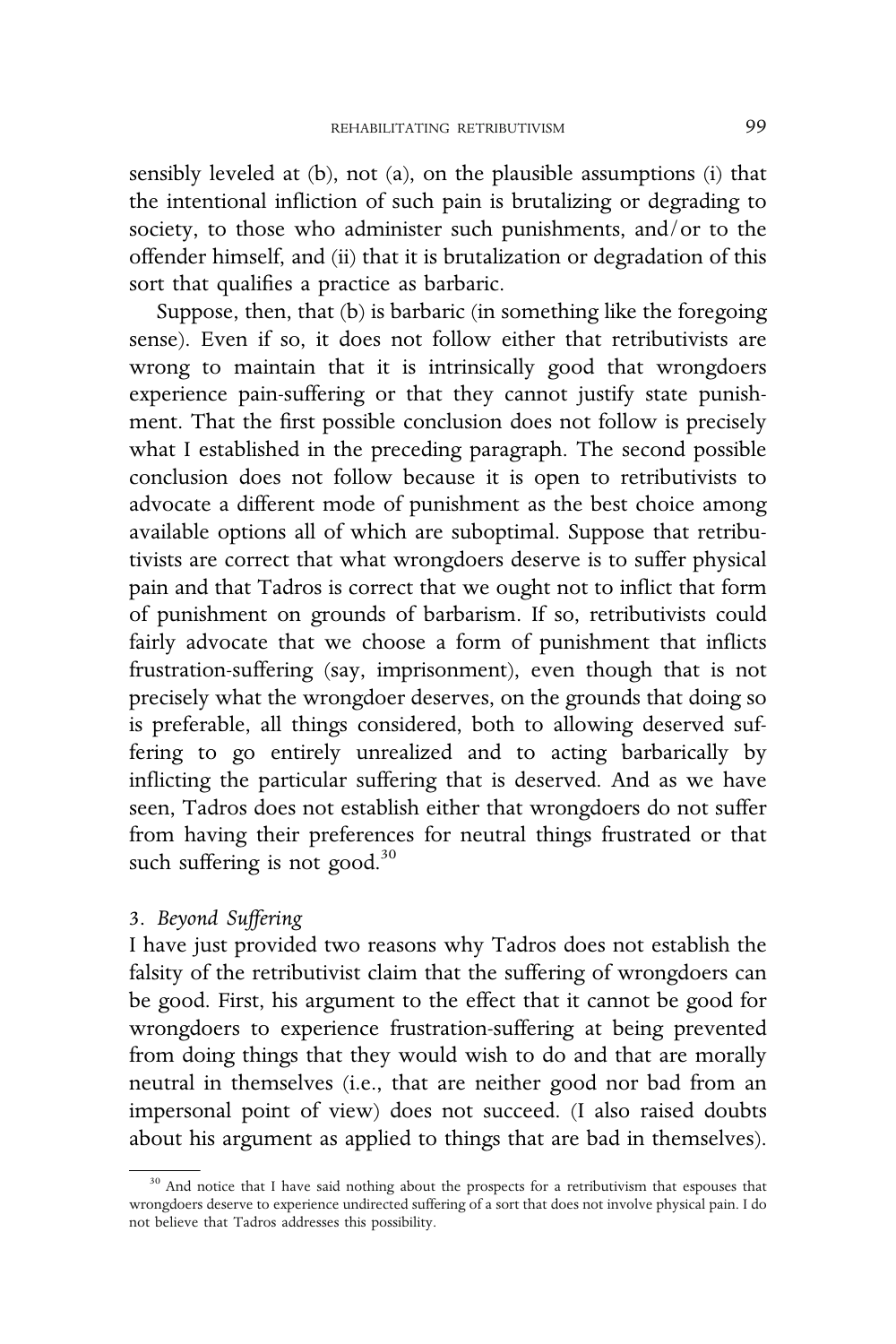Second, his argument to the effect that it cannot be good for wrongdoers to experience pain-suffering is not an argument. It is time now to ask how Tadros's argument fares if we replace suffering as the retributivist desert object with RD-R.

Of course, one might simply deny that it is intrinsically good for wrongdoers' lives to go less well as a consequence of their blameworthy choices to engage in wrongdoing. The rejection of RD-R might be one upshot of a belief in determinism, for example, or it might follow from an embrace of welfarism. I have already acknowledged that I will put aside challenges that might arise from determinism. And, assuming determinism away, I find it hard to imagine a compelling basis for denying that the world would be better if people faced negative consequences for engaging in blameworthy wrongdoing than if their choices to engage in blameworthy wrongdoing had no impact on the quality of their lives – let alone if such choices tended to make their lives go better! Until a compelling argument is put on the table, I think we are entitled (though certainly not compelled) to provisionally suppose that RD-R or something much like it is true. What might nonetheless be said against retributivism?

One line of attack is to acknowledge that the goodness of a wrongdoer's life going ill as a consequence of his blameworthy wrongdoing provides a reason for others to seek to bring it about that the wrongdoer's life goes ill, but to maintain that this is not a permissible goal of a morally legitimate state. This is the subject of the next section. This section examines other possible arguments against retributivism assuming arguendo RD-R, arguments that belong more properly to ethics than to political theory. Happily, Tadros himself supplies or at least intimates what I think is likely the best such argument.

Here's the basic idea. Retributivism cannot rest content with advancing true claims about value; it is a set of theories designed to justify punishment. Yet even if RD-R is true, that would not provide any reason for anyone to do anything to try to bring about the diminution in a life's quality or value or goodness that RD-R deems good if the diminution to be desired was already secured or guaranteed absent any intentional human agency. In fact, many religious philosophies maintain that such diminution is secured without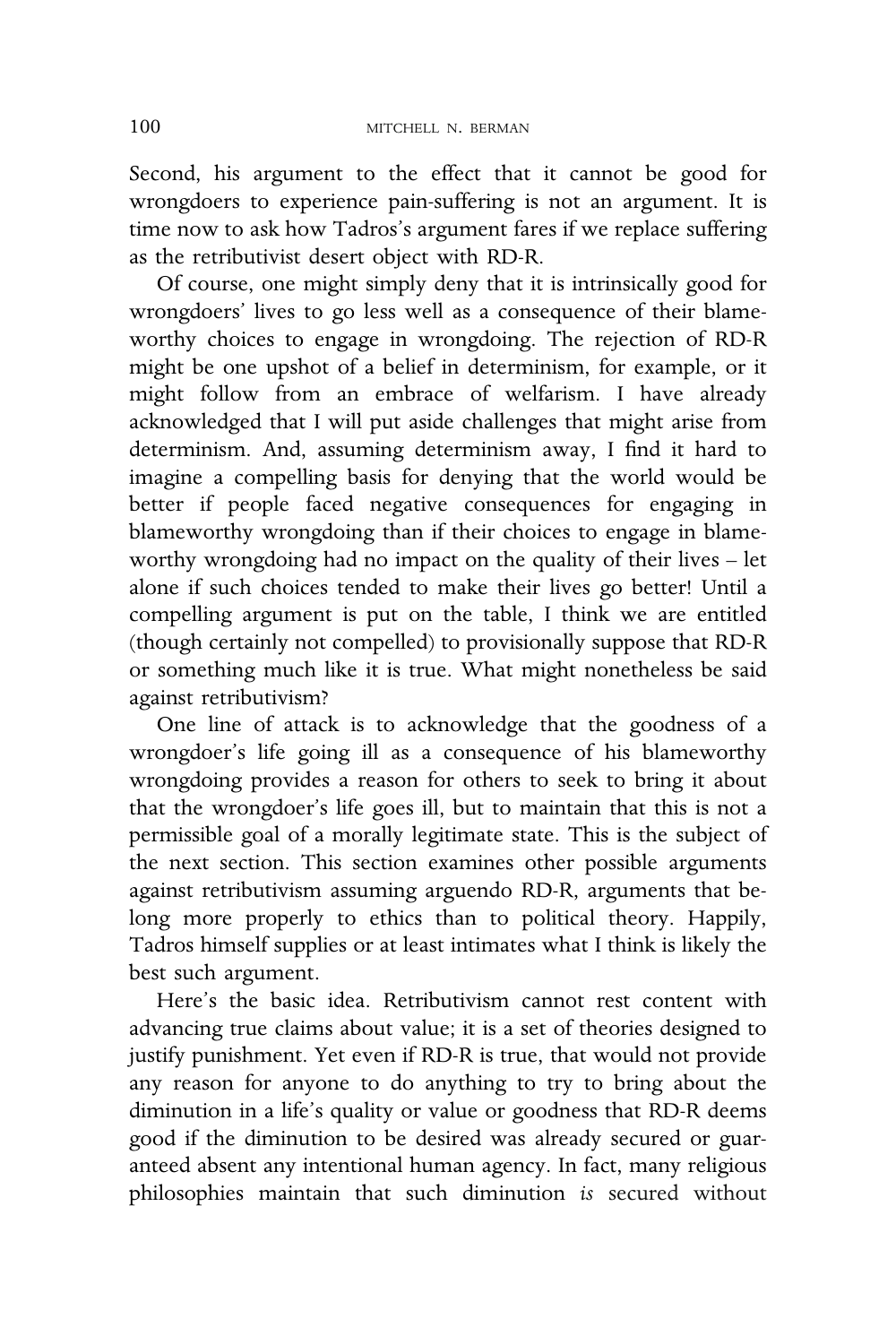human intervention. That's the great thing about the Afterlife and about karmic rebirth, for example.

Now, Tadros himself does not seek to drive a wedge between RD-R and retributivist justifications of human-administered punishment by invoking mysterious or supernatural causal mechanisms like God or karma. But he accomplishes the same end by suggesting an analytic or conceptual connection between wrongdoing and a life's going less well. As he puts it, if 'virtue is its own reward…, why is the same thing [mutatis mutandis] not true of vice?<sup>31</sup> That is to say, '[t]he wrongdoer's life already [and necessarily] goes worse by being a source of disvalue'. If so, then Tadros can concede that it is intrinsically valuable that an individual's life go less well in virtue of, and in proportion to, the individual's blameworthy commission of wrongdoing – just as RD-R maintains – without conceding that this truth has any implications for responsive human action, including responsive human action by non-state actors. While it would have been good had Hitler's life gone unimaginably badly given his unimaginably horrible crimes, the argument goes, in fact it did go unimaginably badly just in virtue of his unimaginably horrible crimes.

There is much to be said in response. To start, that vice is its own punishment does not follow inescapably from the fact, if true, that virtue is its own reward. The structures of virtue and vice are asymmetric in various ways. For example, it is generally thought that whether a good act is virtuous depends upon the actor's actually being motivated by the good, whereas a bad act could be vicious even if the actor wasn't motivated by the bad. Nonetheless, I raise this possibility mostly to put it aside for I do believe that there is more than a grain of truth behind the idea that a vicious life is a bad one for the person who leads it. (As Tadros put it to me in conversation some years ago: could a parent imagine anything worse for her child than for that child to be a Hitler?) For several reasons, though, I think that that truth does not provide as much as the antiretributivist needs in order to render RD-R inert as justification for retributivist punishment.

First, virtue and vice are characteristics of dispositions or patterns of behavior or the like, not of single actions. Even if living a vicious

<sup>&</sup>lt;sup>31</sup> Tadros, supra note 1, at 70.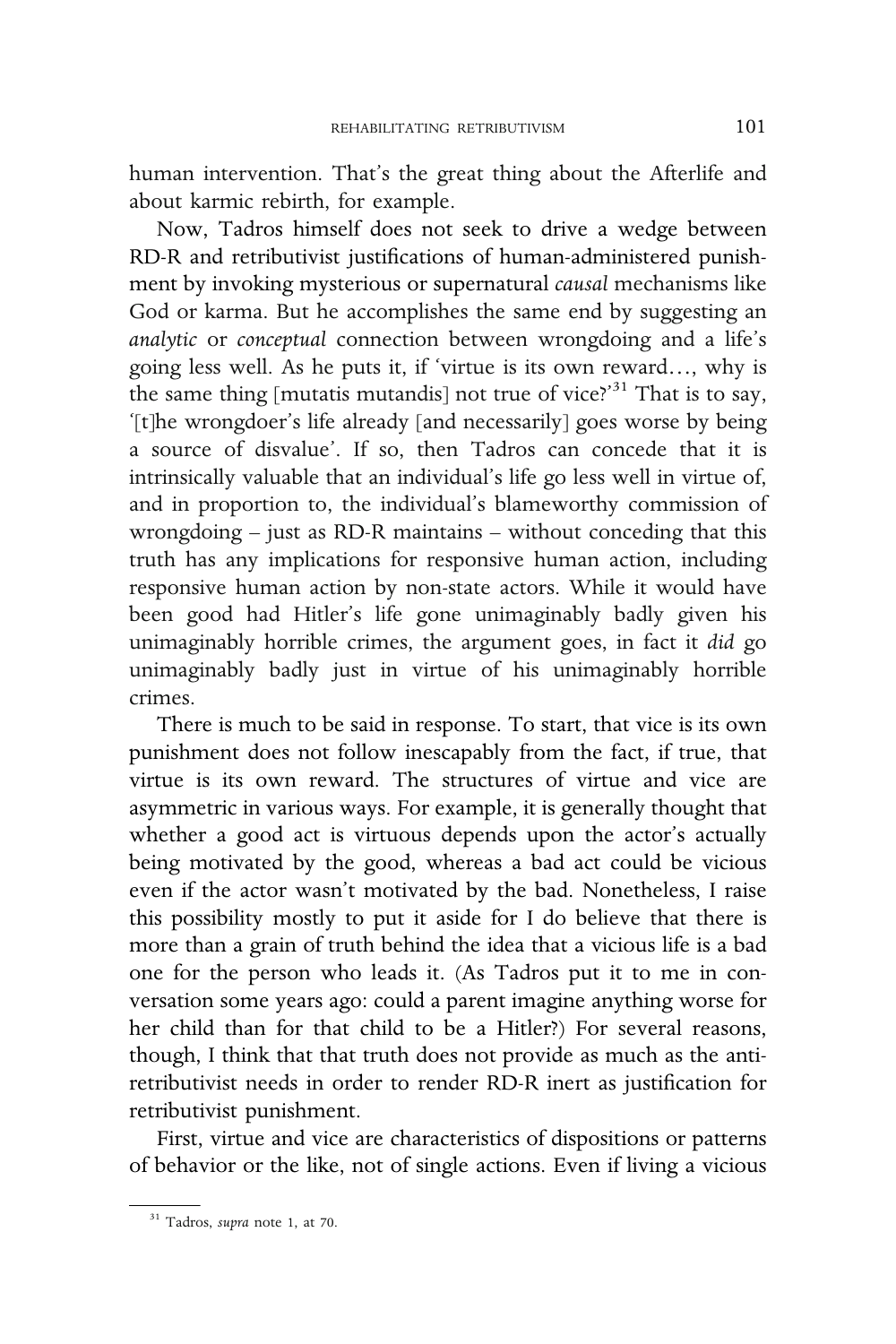life is inherently terribly bad for the vicious, it does not follow that the analytic relationship Tadros invokes obtains between the quality of one's life and individual acts of wrongdoing.<sup>32</sup> Second and most importantly, even if a life necessarily goes badly (well) in proportion to the badness (goodness) of the actions that compose it, it does not follow that it goes fully as badly (well) as it would be good for it to do. In fact, that the inherent goodness of living a virtuous life is not all the goodness that it would be good for a virtuous person to enjoy is strongly suggested by the widespread belief that, even granting that 'virtue is its own reward', the virtuous nonetheless 'deserve to be happy'. It would be good, that is, if the goodness that characterizes a virtuous life were not just an intrinsic property of such a life but were to manifest experientially as well. But whether it does manifest experientially is contingent, not analytic. In just the same way, then, it remains highly plausible that the inherent badness that attaches to one's life just in virtue of one's engaging in wrongdoing is not all the badness that it would be good for the wrongdoing to produce for the wrongdoer.

## C. The Desert Basis

Suppose now that some acceptable retributivist desert object can be identified, like that the wrongdoer suffer or that his life go less well. Tadros maintains that retributivists cannot identify a plausible desert basis that would combine with the retributivist desert object to justify actual punishment practices that would strike us as familiar or remotely feasible. At least they cannot, says Tadros, consistent with W.D. Ross's view that 'the desert basis is virtue and vice over a whole life and… the deserved outcome is happiness and unhappiness over a whole life'.<sup>33</sup> Deeming Ross's 'whole life view' 'the most plausible view for the desert basis and the deserved outcome',

 $32$  Tadros invites this response by himself distinguishing wrongful choices and vice as desert bases. See infra Sect. IV.C.

<sup>&</sup>lt;sup>33</sup> Tadros, supra note 1, at 68 (citing W.D. Ross, THE RIGHT AND THE GOOD 56-64 (1930)). For another presentation of the 'whole life view' see Gertrude Ezorsky, The Ethics of Punishment, in GERTRUDE EZORSKY ED., PHILOSOPHICAL PERSPECTIVES ON PUNISHMENT xi, xxii–xxvii (1972).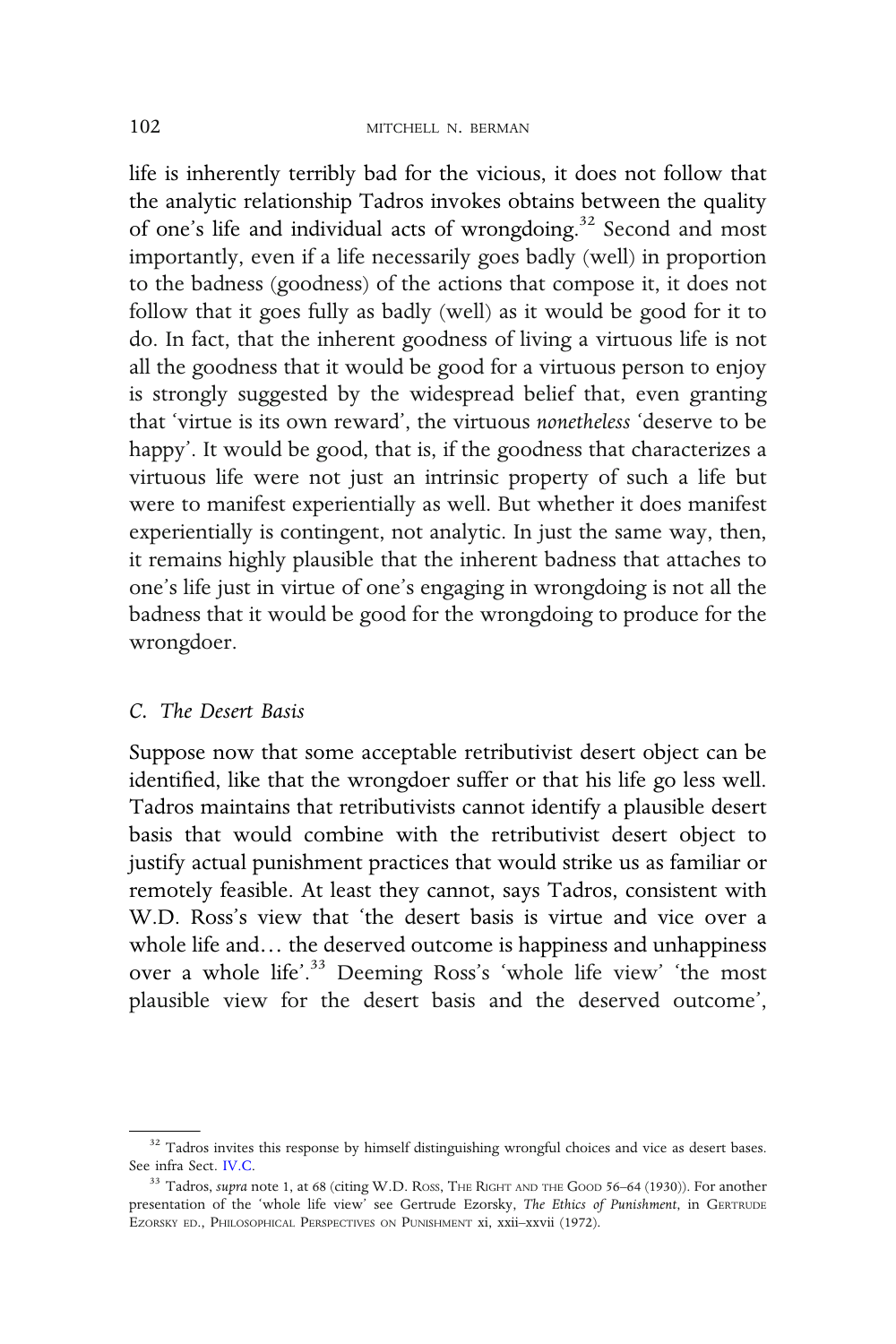Tadros contends that it raises at least three separate challenges for retributivists.<sup>34</sup> They must explain: (1) 'why choice is so important to desert, and why it is only wrongful actions and not virtues and vices themselves' that constitute the retributivist desert basis; (2) why any institution established to give wrongdoers the suffering they deserve should not also be committed to giving good-doers the happiness they deserve; and (3) why any suffering or punishment is deserved by wrongdoers who are already below their deserved 'level of wellbeing'.<sup>35</sup>

I will leave a response to the second challenge for the next section. Here I respond to challenges (1) and (3). I explain why a sensible retributivist theory would focus on choice, and why a wrongdoer can have negative desert sufficient to warrant a punitive response regardless of how her pre-punishment level of well-being compares to what she would deserve on a whole life view.

In both cases, the explanations are straightforward given RD-R. That is to say, once we endorse a conception of the retributivist desert object pursuant to which what a wrongdoer deserves is that her life goes less well on account of her blameworthy wrongdoing than it would have gone otherwise, these two supposed challenges are no challenges at all. Why choice? Easy. What is thought good on RD-R is precisely that people's wrongful choices don't avail them and, to the contrary, make them worse off.

Why need retributivists not obsess over the extent to which a given wrongdoer sits above or below the welfare level that the aggregate of her life choices should warrant? Easy again. This challenge to retributivism gains all the force it possesses from the assumption that the retributivist desert object can be pegged to something external to the wrongdoer – presumably some absolute

<sup>&</sup>lt;sup>34</sup> Before introducing the several challenges that he believes follow from the 'whole life view' of desert, Tadros raises a preliminary challenge. Observing (correctly) that retributivists disagree amongst themselves regarding whether the desert basis includes outcomes, he offers that '[w]e might doubt retributivism on the grounds that it lacks resources to generate compelling answers' to the question of whether the fortuitous realization or non-realization of outcomes affect what is deserved. Tadros, supra note 1, at 67. Yes, we might, but we oughtn't. While it is true that retributivism qua retributivism lacks resources to resolve this question, it is doubtful that retributivism, as a set of theories that would justify punishment, should be expected to possess such resources. More plausibly, retributivism, like any set of theories within applied moral theory, is entitled to draw from other philosophical domains. It follows that the failure of moral theory to have coalesced on views regarding the constituents of wrongdoing or blameworthiness is no more a mark against retributivism than is the fact that axiologists differ about value a mark against consequentialism as a comprehensive moral theory (or set of theories).

<sup>&</sup>lt;sup>35</sup> Tadros, supra note 1, at 71.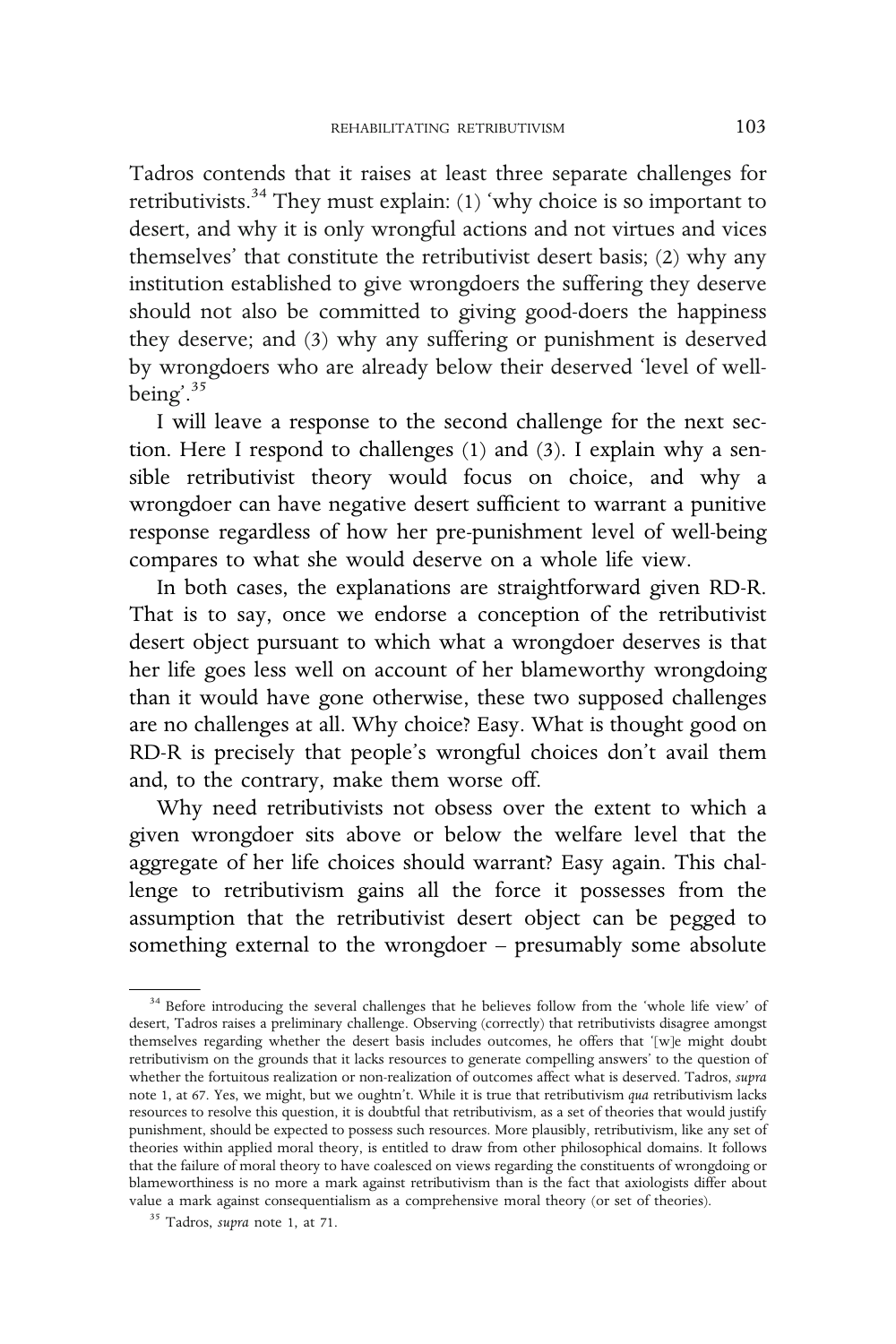norm of individual welfare, or a norm established by inter-personal comparisons. RD-R, however, pegs the desert object relative to an intra-personal standard. Whatever one's objective level of welfare may be at any moment in time (measured absolutely or by reference to standards determined by inter-personal comparisons), morality commands that she not engage in wrongdoing. Morality also provides – so says RD-R – that if she does engage in that wrongdoing, it would be better were her life to go less well as a consequence. Less well than what? Less well than her life would have otherwise gone.

Are the consequences of this view implausible? I do not see why. Consider two agents, A and B, contemplating the same wrongdoing, W, at t1. At t1, A possesses a higher level of welfare than does B. And to the extent that non-welfarist factors bear on the overall quality of one's life, A does better by this metric as well. It is also true (and not surprisingly) that if they both choose to refrain from W, A's welfare (defined expansively to encompass all respects in which a person's life can plausibly be understood to progress well or ill) will continue to be higher than B's.<sup>36</sup> According to a retributivist account that accepts RD-R, if both A and B choose to W, then it would be good if each enjoyed less welfare going forward than he or she would have otherwise. If each gets what her wrongdoing deserts her, A will end up still enjoying greater welfare than B. Retributivists should be willing without embarrassment to own that outcome. For one thing, it does not necessarily follow from RD-R that both A and B should experience an equal drop in welfare, measured absolutely. The magnitude of one's wrongdoing, and (especially) one's blameworthiness, for equivalent wrongdoing, can be sensitive to the actor's welfare level. More importantly, retributivism is a localized theory of justice, not a comprehensive theory. It is a theory about the grounds and contents of the good reasons we have to institute and operate a system of punishment for wrongdoing. It does not claim or aspire to be a theory about what we should do taking all justice-relevant considerations into account.

## D. Why the State?

Suppose that my arguments to this point are correct. That still doesn't get retributivists all the way home, notes Tadros. 'For it is one thing to

<sup>&</sup>lt;sup>36</sup> Recall my caution about counterfactual baselines. See supra note 10.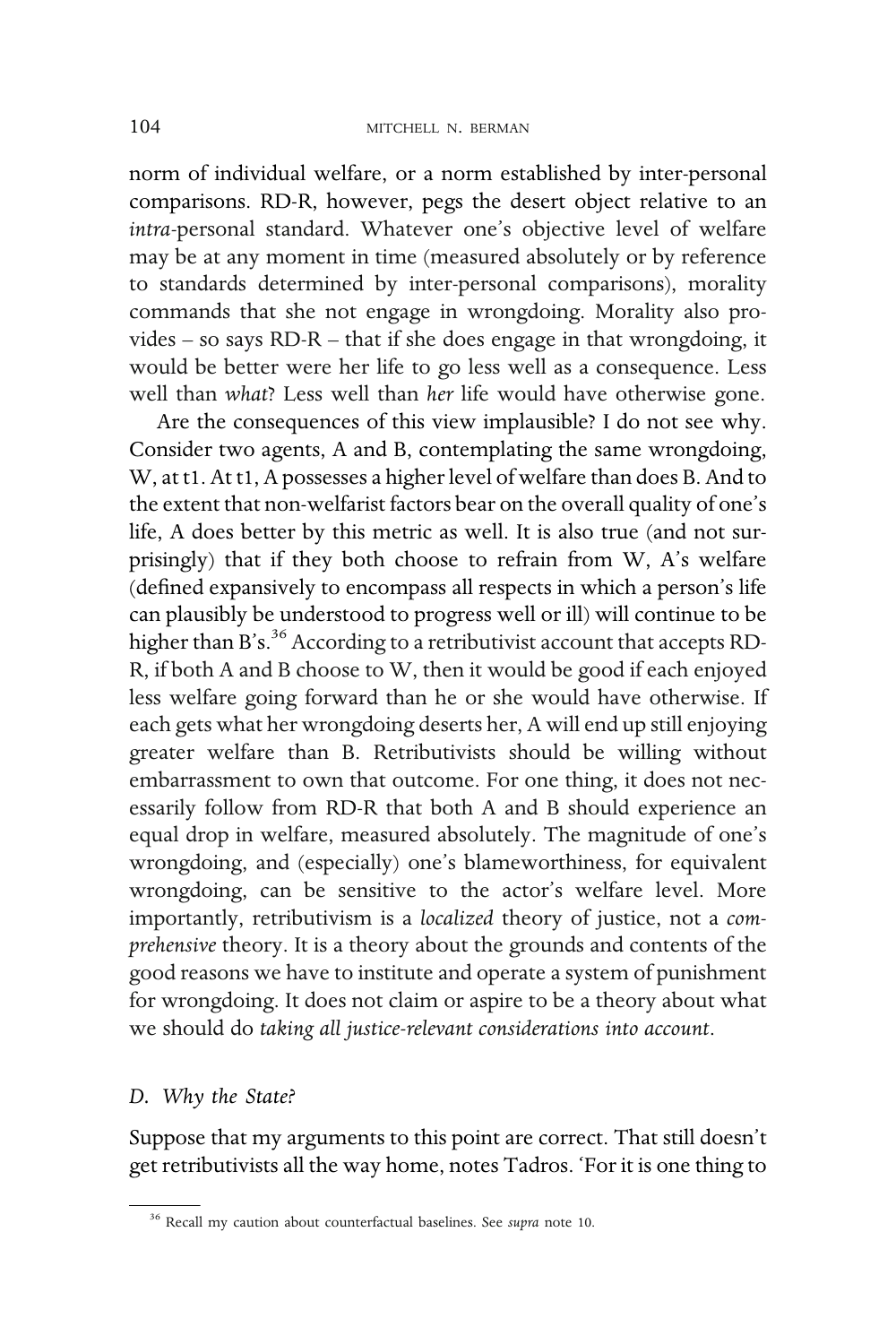establish that it is good that wrongdoers suffer but it is another thing to establish that the state is permitted to bring about this good'.<sup>37</sup> The most powerful reason why the state might not be permitted to do so, he argues, is that doing so requires the state to expend significant resources that it extracts coercively from its citizens. But, says Tadros, citizens have the right 'not to have their resources used for the pursuit of a good that they might not wish to pursue'.<sup>38</sup>

I have two responses. First, the general limitation on legitimate state authority that Tadros invokes is doubtful. To be sure, Rawls and other liberal political theorists have argued that 'to justify a policy or institution under modern liberal conditions, we must be capable of showing that policy or institution to be compatible with a range of reasonable conceptions of the good'.<sup>39</sup> But that is a controversial position. For one thing, it would appear to delegitimate a range of state actions that are widely thought acceptable, including state funding of the arts and the provision of public parks. Understandably, then, Tadros eschews reliance on this strong principle, insisting that 'rejecting the idea that the state is permitted to punish on retributive grounds does not depend on accepting a neutralist version of liberalism of the kind that John Rawls and others defend' $10^{40}$ 

But if the rejection of retributivist punishment does not depend on a Rawlsian neutralist version of liberalism, it is not pellucidly clear what principle it does depend on and what grounds that principle. Tadros's favored principle seems to be that it is illegitimate for the state 'to use significant resources of citizens' to pursue 'goods that are not grounded in the rights of others'.<sup>41</sup> However he provides no argument for this 'significance' condition and even expresses some doubt about it.<sup>42</sup> If the legitimacy of state coercion to pursue an impersonal good like the satisfaction of retributivist desert does not depend on the magnitude of the resources secured by means of such coercion, then it is no longer clear that Tadros avoids relying on neutralist liberal principles, as he claims.

<sup>37</sup> Tadros, supra note 1, at 79.

<sup>38</sup> Id.

<sup>39</sup> Id. at 80–81.

 $40$  *Id.* at 81.

<sup>41</sup> Id. at 81, 82.

<sup>&</sup>lt;sup>42</sup> Id. at 83. ('Perhaps the state may spend modest resources simply on pursuing the good. I am not sure whether this is true. But the criminal justice system is very expensive'.)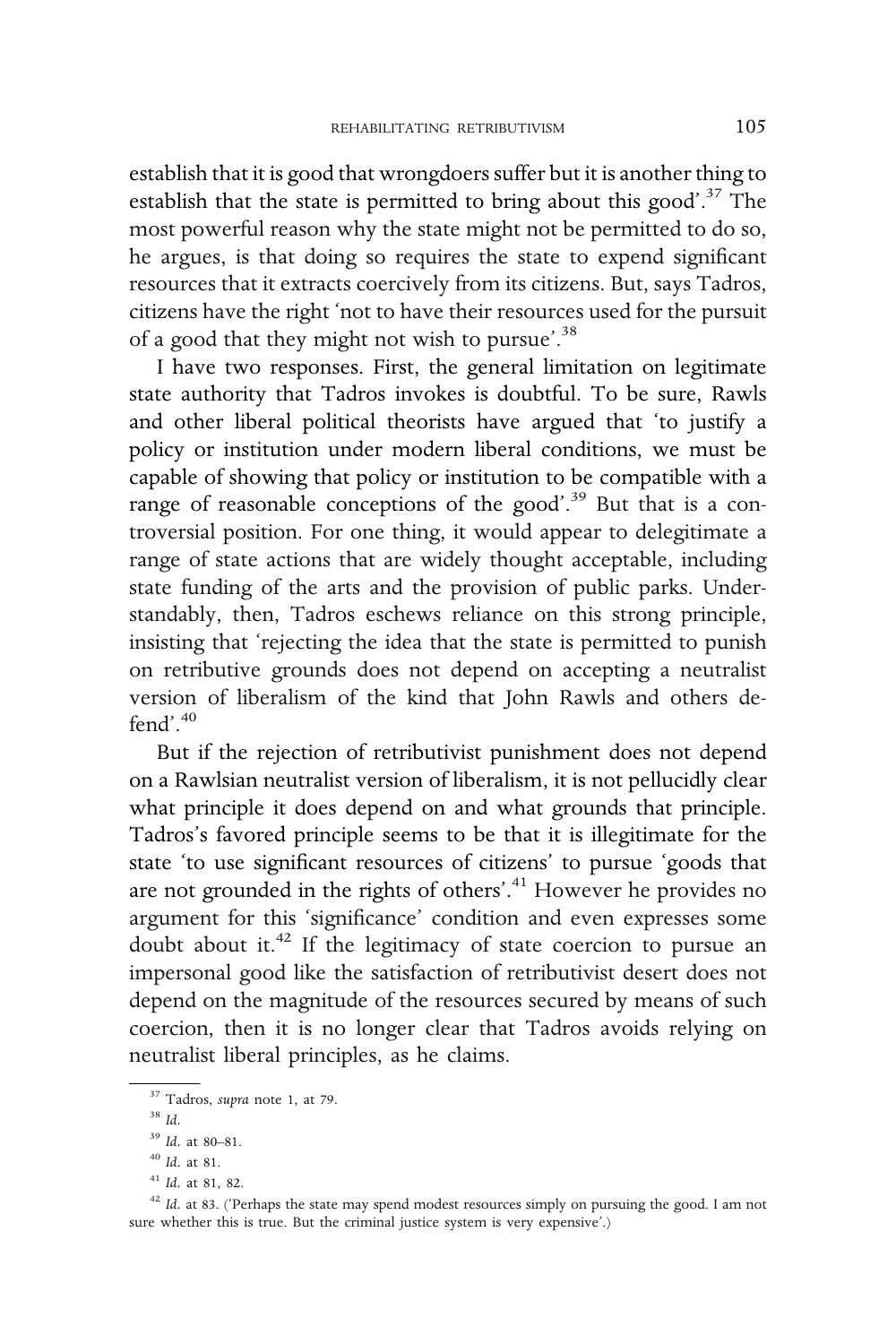Alternatively, if the legitimacy of state coercion to pursue retributivist desert does depend on just how expensive the criminal justice apparatus is, then I believe that retributivists can escape Tadros's charge by appealing to the difference between what I have elsewhere termed tailored and all-things-considered justification.<sup>43</sup> Plausibly, retributivism aims to justify punishment against the most universal, salient and (seemingly) forceful objection that it provokes – namely, that it is wrongful because it constitutes the intentional infliction of suffering or the intentional deprivation of important liberties. A retributivist justification can succeed on those terms even if it does not show that punishment is morally justified against all the objections that might be leveled against it, including its substantial cost in a modern incarcerative state. A theorist does not give up a retributivist tailored justification of punishment when supplementing it with instrumentalist accounts to furnish an all-things-considered justification.

My second response takes issue with Tadros's assumption that punishment, on a retributivist account, amounts to nothing more than an effort to bring about an impersonal good. That assumption depends, as we have seen, on reducing a claim about desert to a claim about intrinsic value. However, on the conceptual account of the normative force of desert that I have offered  $-$  NF-CJ  $-$  that any state of affairs or treatment is deserved means more than that it is good; it means too that an entity with domain-relevant responsibility has duties of justice to bring that desert object about. If that is right, then we must ask whether the state has responsibility over a domain in which RD-R falls.

Admittedly, many dots will have to be connected and vague concepts made more precise to fully defend an affirmative answer to this question. But the rudiments are plain. We might start by asking, not whether the state has a desert-relevant responsibility with regard to wrongdoing, but whether there exists any agent who has a desertrelevant responsibility with regard to wrongdoing. The answer is yes: the wrongdoer himself has such a responsibility. So if RD-R is true, a wrongdoer has a duty to ensure that, as a consequence of his wrongdoing, his life goes less well. At the same time, a wrongdoer's victim (and others with special relationships to the victim) has reason

 $43$  See Berman, supra note 12, at 262-266.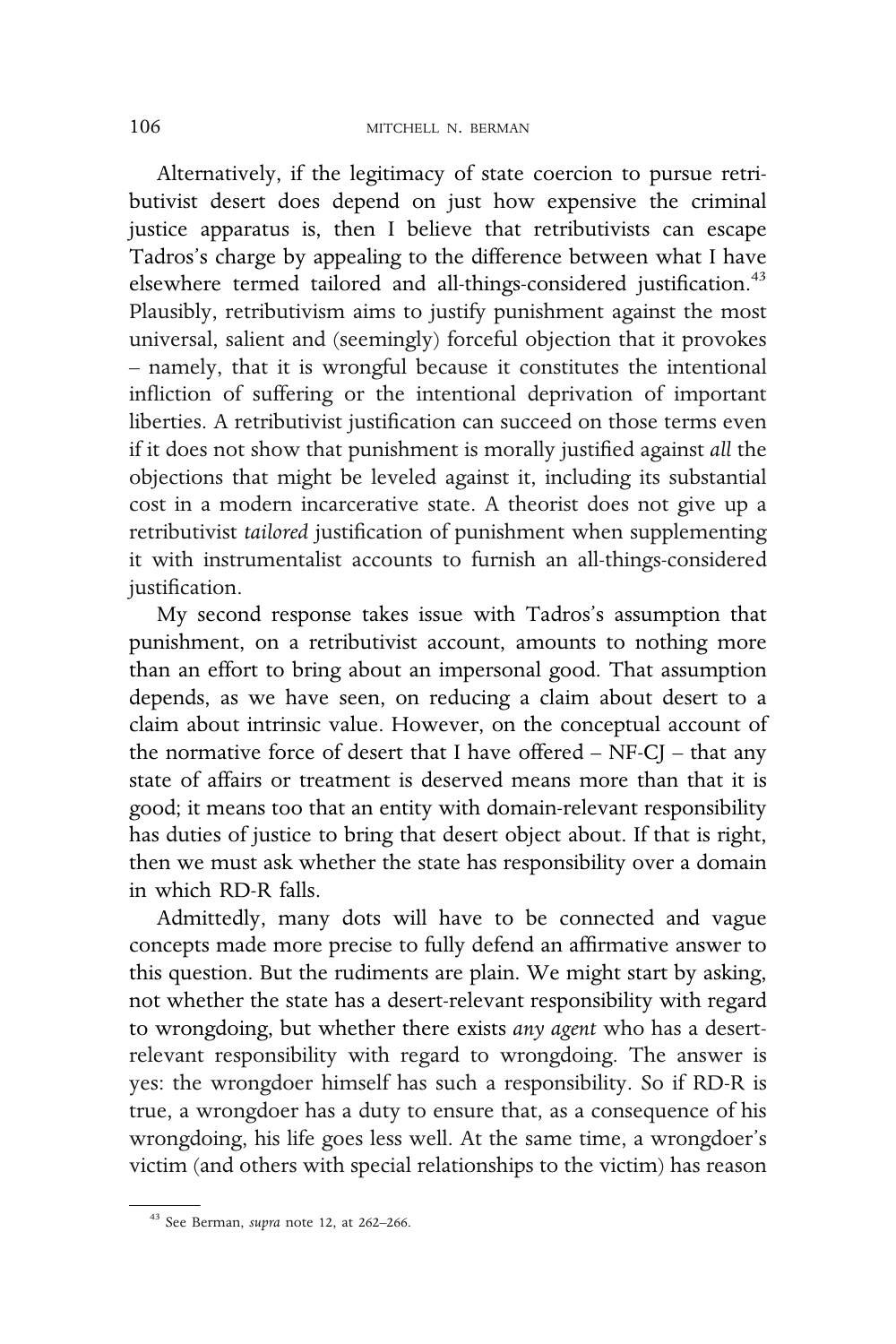to ensure that the wrongdoer complies with the reasons of justice that he, the wrongdoer, has incurred by wronging the victim. And duties aside, surely the good of the wrongdoer's life going less well is one that the victim and her allies have reason to promote. If the state prohibits or limits such private enforcement by the victim (as by assuming a monopoly on the legitimate use of force), then the state thereby assumes responsibility to cause those desert objects to obtain. If something like this is correct, then the state does not pursue retributivist desert solely on the grounds that it is an impersonal good like art. It pursues retributivist desert because it has assumed responsibility over the domain of wrongdoing and what it deserts and because, in so doing, it has assumed obligations of justice to secure those deserts.

With this response in hand, we can address as well the objection I left open from last section: why any institution established to give wrongdoers the suffering they deserve should not also be committed to giving good-doers the happiness they deserve. Simple: That the state has assumed responsibility over responses to (certain types of) wrongdoing does not entail that it has also assumed responsibility over the domain of happiness or the domain of good deeds, or a domain defined by some conjunction of the two. In fact, there is no reason to believe that it has. Perhaps a deity has responsibility over these domains. Perhaps God has reasons of justice to bring about deserved happiness. But the state does not.

#### V. CONCLUSION

The Ends of Harm is chock full of arresting insights and persuasive arguments in service of a novel instrumentalist justification for criminal punishment. In addition to developing and defending his intriguing affirmative account, however, Tadros avows an additional aim of 'unseat[ing] retributivism as the dominant view about punishment'.<sup>44</sup> I am skeptical that retributivism is nearly as dominant as Tadros, echoing many other recent observers, contends. But that is neither here nor there. The question is whether Tadros has given those who had been attracted to retributivism good new reasons for doubt. I think he has not. This is in part (but only in part) because

<sup>44</sup> Tadros, supra note 1, at 42.